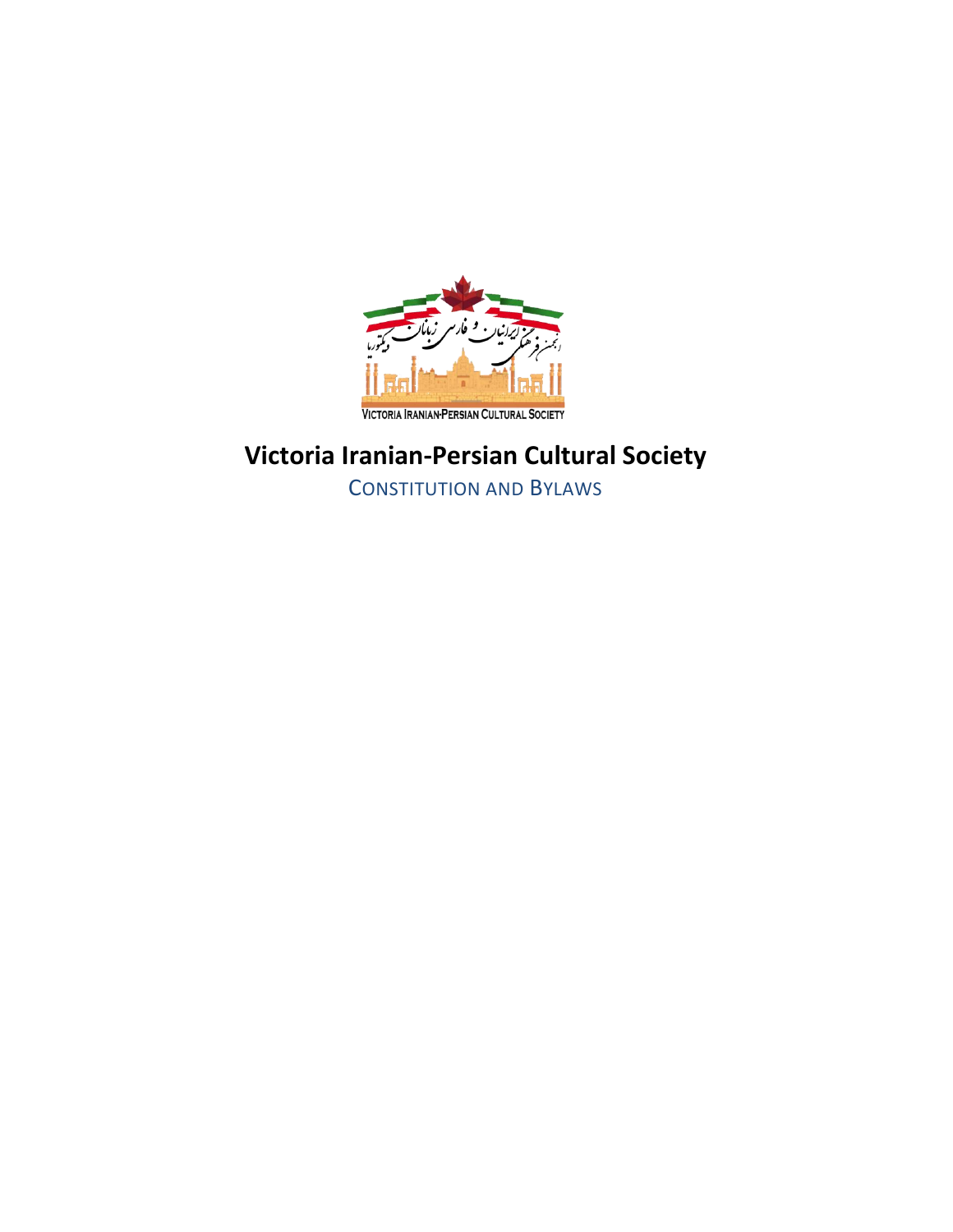## **Table of Contents**

| 12<br>Meeting Business |
|------------------------|
|                        |
|                        |
|                        |
|                        |
|                        |
|                        |
|                        |
|                        |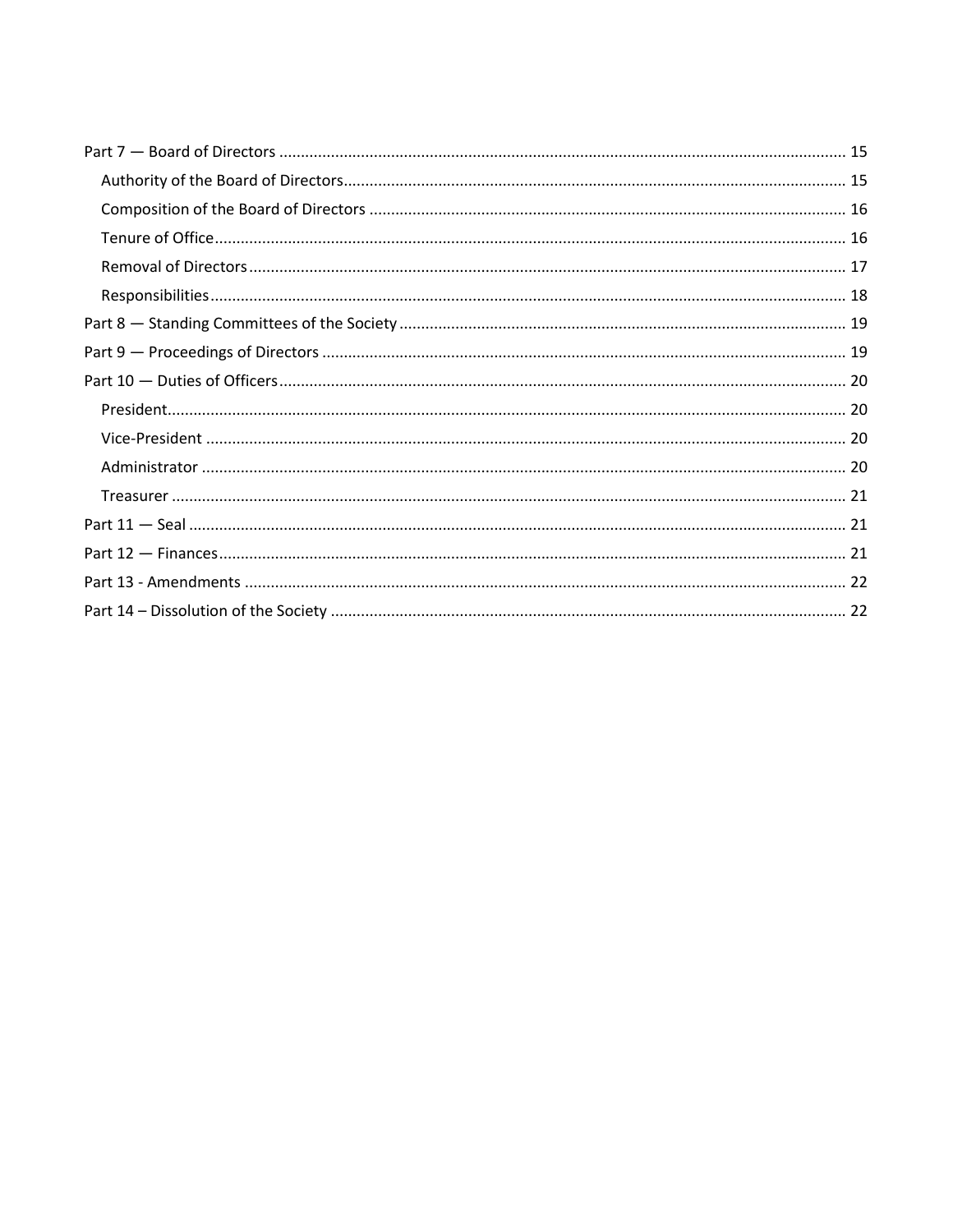

# <span id="page-3-0"></span>**Constitution**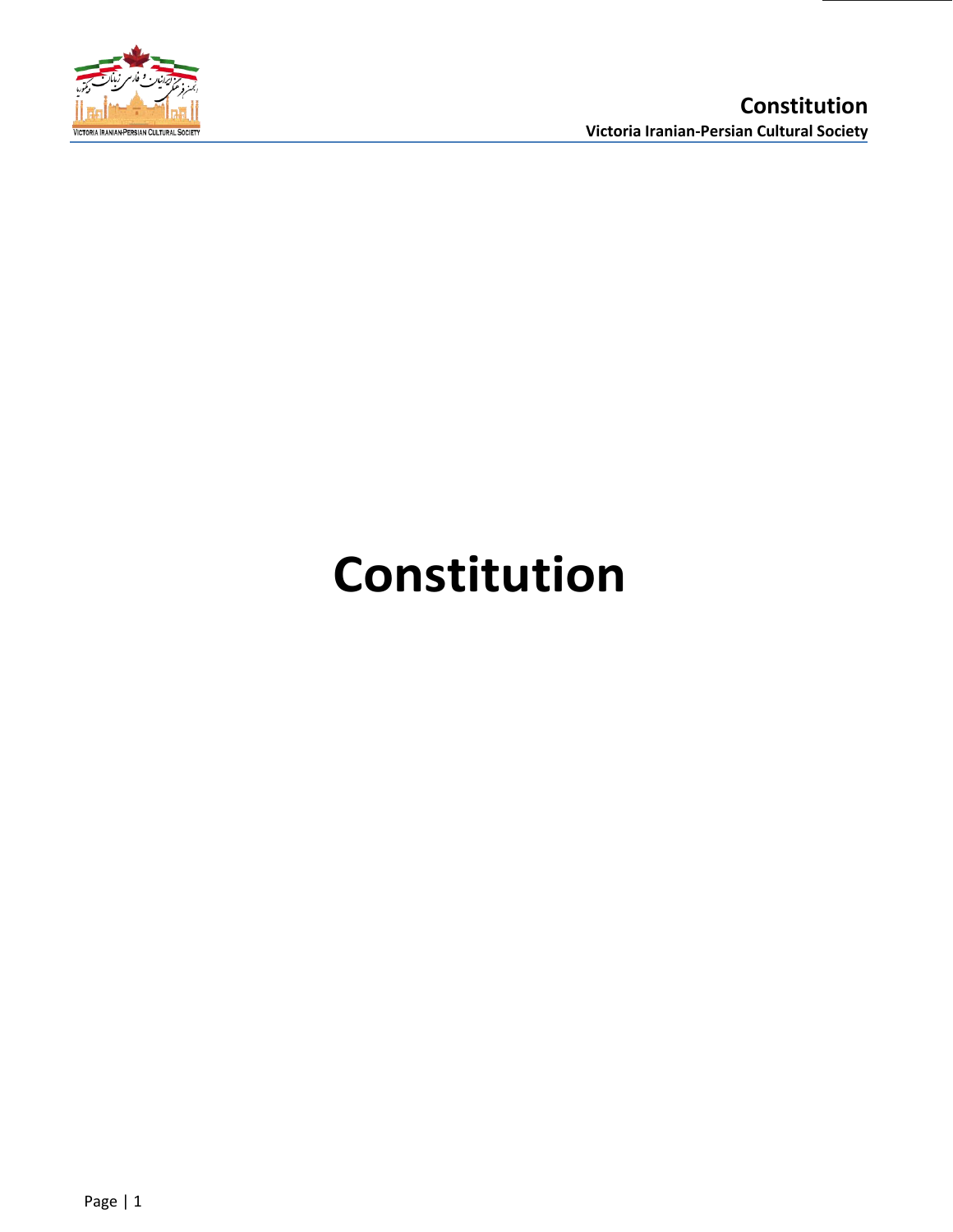

## <span id="page-4-0"></span>**1 - Name**

The name of the society is "Victoria Iranian-Persian Cultural Society."

## <span id="page-4-1"></span>**2- Purposes**

The purposes of Victoria Iranian-Persian Cultural Society are

- a. To contribute to the promotion of Iranian-Persian culture, traditions, and identity in the Canadian society.
- b. To encourage and facilitate cultural, social, humanitarian, and artistic events and activities of the Iranian-Persian community in the Capital Regional District (CRD) and Cowichan Valley Regional District (CVRD) on Vancouver Island, in the Province of British Columbia.
- c. To provide settlement services such as interpretation, translation, mentorship, and employment for newcomers.
- d. To provide cultural competencies for newcomers to integrate in the Canadian society by providing programs and information regarding Canadian multiculturalism.
- e. To facilitate the connection of newcomers with the Canadian Society through events, activities, and programs.

**First approved:** 19th September 2013 in Victoria, BC. **Amended:** June 24, 2021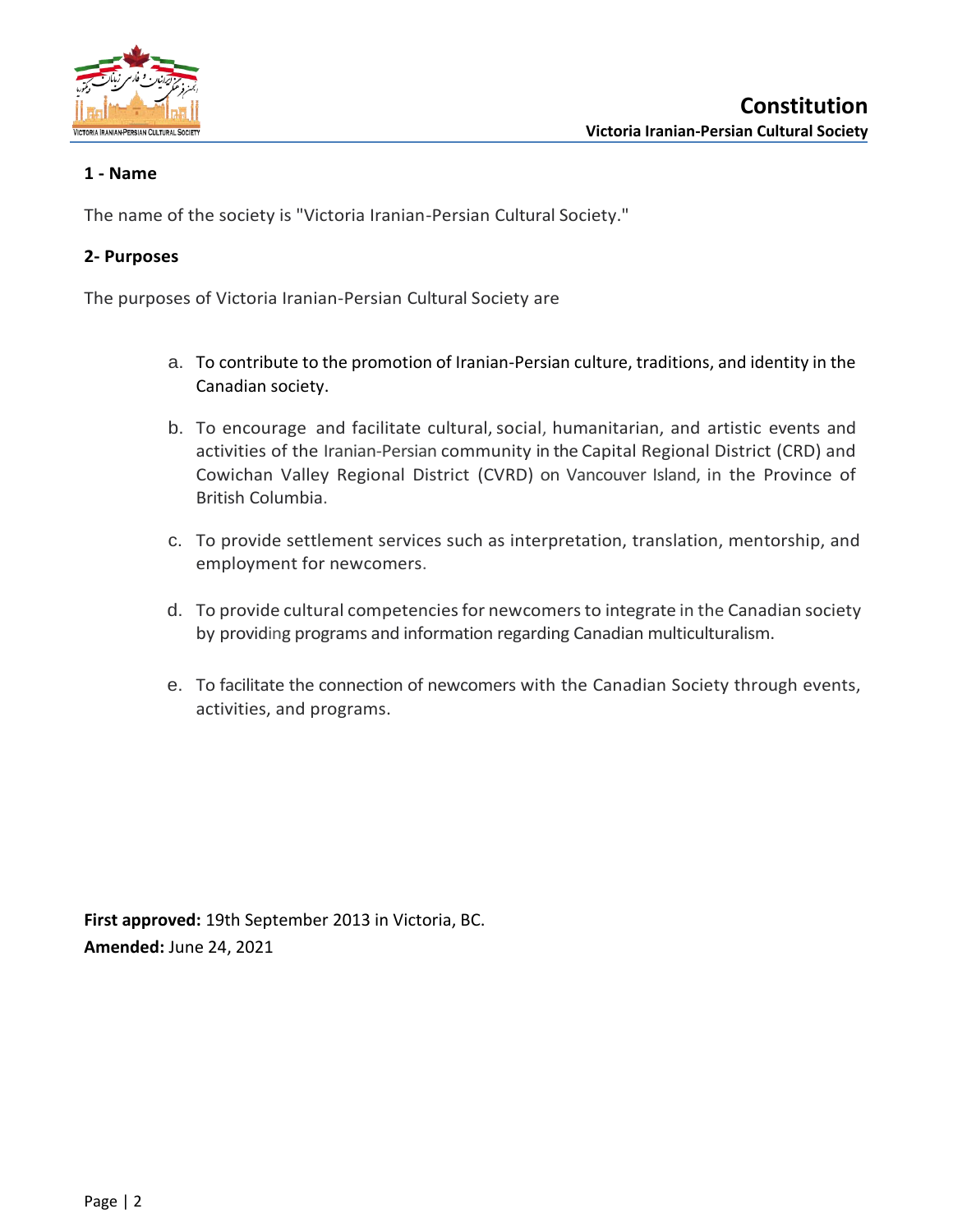

## <span id="page-5-0"></span>**Bylaws**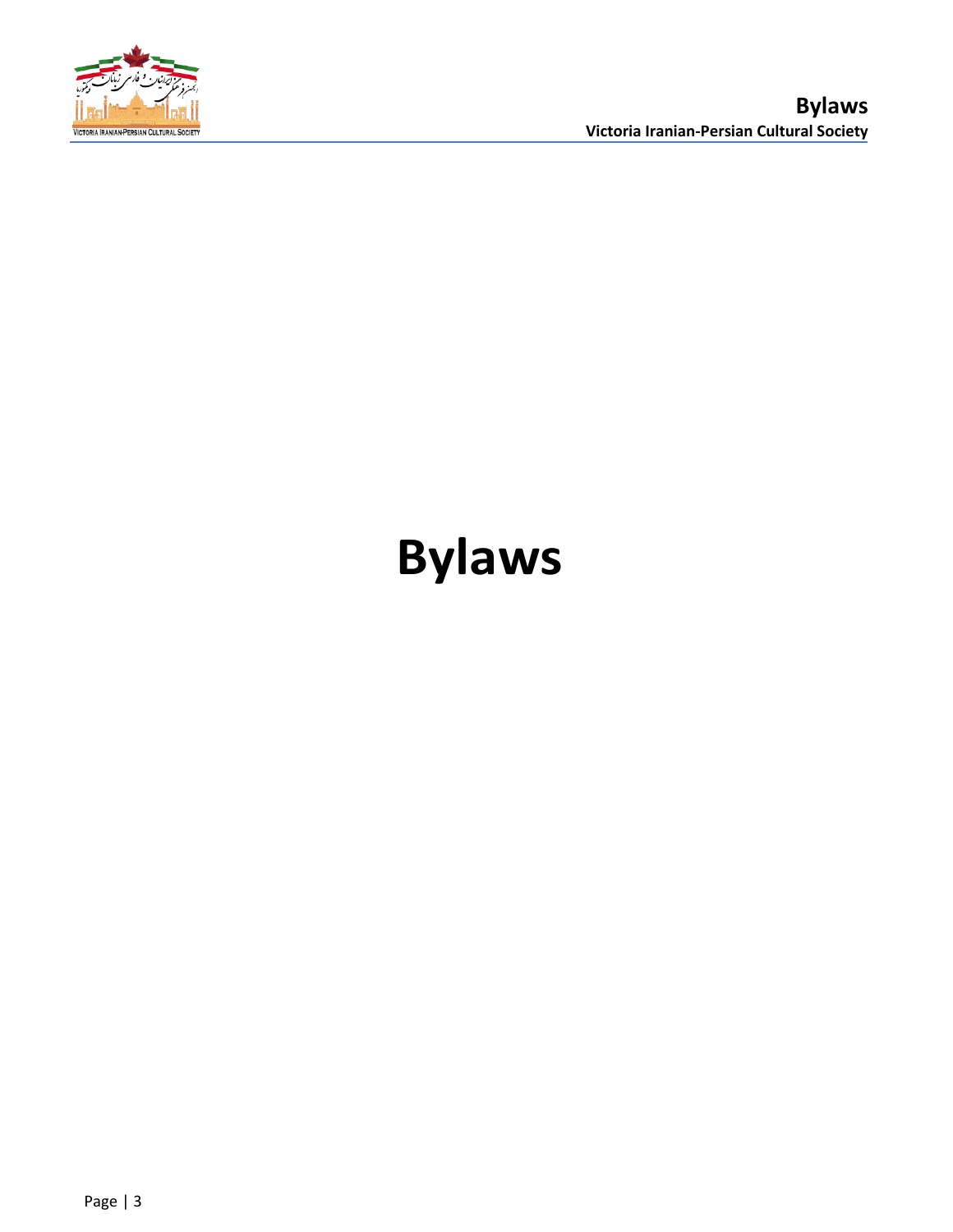

## <span id="page-6-0"></span>**Part 1 — Interpretations**

- 1 In this document, "Victoria Iranian-Persian Cultural Society" is referred to as "the Society".
- 2 In these bylaws, unless the context otherwise requires: "Directors" means the Directors of the Society for the time being.
- 3 "Iranian-Persian" culture refers to the culture commonly and historically associated with present day Iran.
- 4 "Society Act" means the Society Act of British Columbia from time to time in force and all amendments to it.
- 5 The definitions in the Society Act on the date these bylaws become effective apply to these bylaws.

## <span id="page-6-1"></span>**Part 2 — Foundations**

- 6 The Society's headquarter shall be permanently based in the Greater Victoria area of British Columbia.
- 7 The Society is established to operate in the Capital Regional District (CRD) and the Cowichan Valley Regional District (CVRD) on Vancouver Island, in the Province of British Columbia.
- 8 The Society is a non-profit, multicultural, non-partisan, non-religious, and non-denominational society and shall not engage directly or indirectly in any discriminatory act on the basis of race, ethnicity, religion, gender, age, language, sexual orientation, or cultural background.

## <span id="page-6-2"></span>**Part 3 — Decision Making Authority of the Society**

- 9 The members of the Society are the highest authority of the Society and they have the power to amend the Society's Constitutions and Bylaws and elect members of the Board of Directors.
- 10 Members shall exercise their authority through referenda and general meetings.
- 11 The Board of Directors serves as the embodiment of the members' authority in conducting the Society's all affairs in between general meetings. Board of Directors is responsive to the general membership.
- 12 The Board of Directors has the authority to establish, amend, and abolish policies, procedures, terms of reference, position statements, terms and conditions and other governing documents (excluding the Constitution and Bylaws) to facilitate the organizational and legal functionality of the Society's affairs.
- 13 The Society's business shall be conducted through the work of specialized committees as identified in Part 8 of this document. Standing committees of the Society shall be formed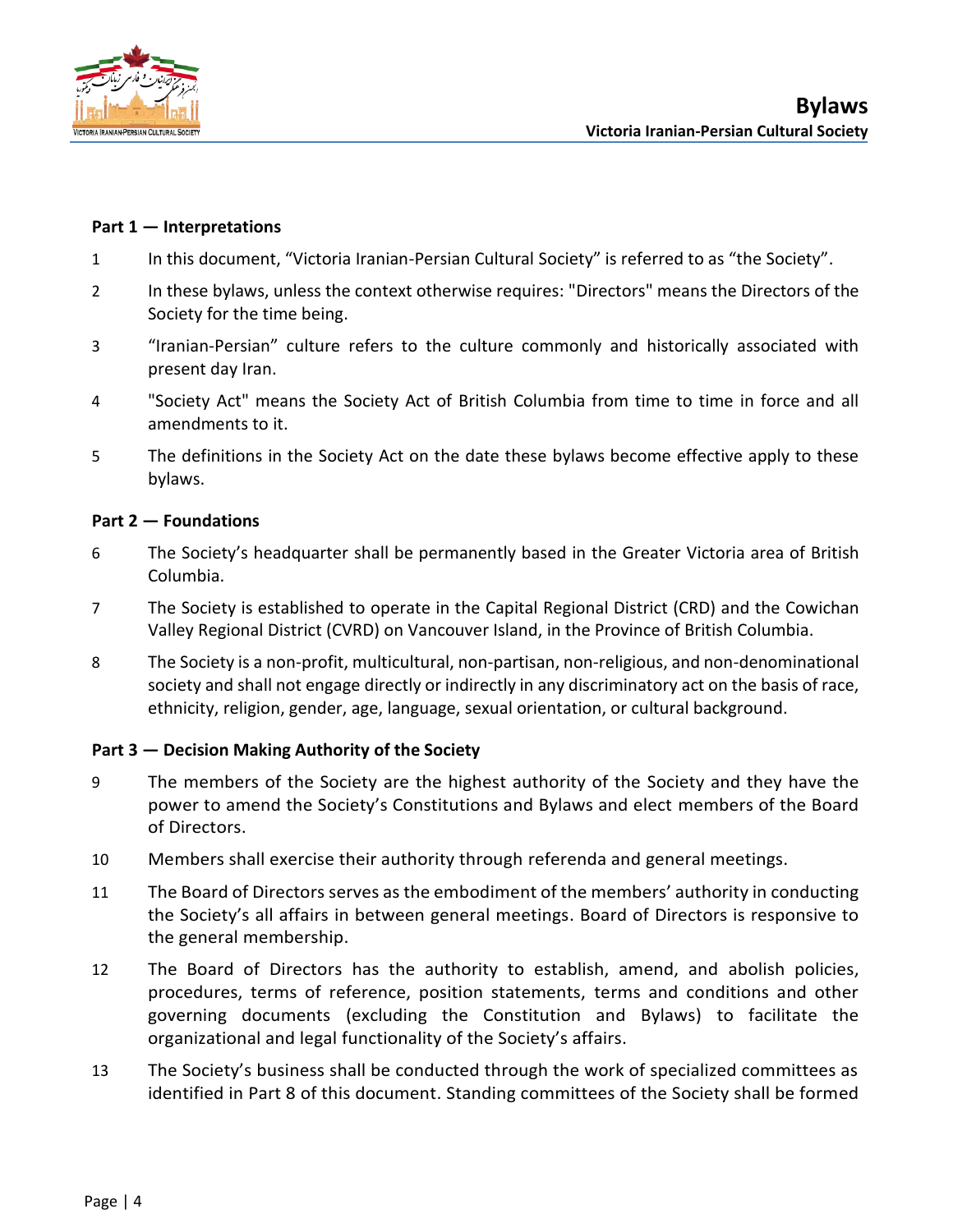

and supervised by the Board of Directors. The Board of Directors may decide to establish ad-hoc committees to conduct special business outside of the mandate of the standing committees.

## <span id="page-7-0"></span>**Part 4 — Membership**

## <span id="page-7-1"></span>Types of Membership

- 14 The membership of the Society includes the following three categories:
	- a) Member
	- b) Associate Member
	- c) Honorary Member

## <span id="page-7-2"></span>Membership Criteria

## <span id="page-7-3"></span>**Members**

- 15 The Members of the Society are the applicants for incorporation of the Society, and those who subsequently become Members, in accordance with these bylaws and, in either case, have not ceased to be Members.
- 16 Members of the Society must meet all the following qualifications:
	- a) be a current resident of the Capital Regional District (CRD) or Cowichan Valley Regional District (CVRD), on Vancouver Island, in the Province of British Columbia.
	- b) be a Canadian citizen, permanent resident, refugee, or an individual with a valid student or work permit visa. Individuals on tourist or visitor visas do not meet this criterion.
	- c) be interested in and committed to promote Iranian-Persian culture (as defined in this document).
	- d) be at least eighteen (18) years old.
- 17 The Society operates based on the principles of trust and honor system and therefore applicants for the membership of the Society shall not be required to provide proof for the qualifications stated above.
- 18 A person may apply for membership to the Board of Directors through channels identified in the Society's Membership Policy.
- 19 The Board of Directors shall grant membership to those who meet the above stated qualifications.
- 20 Every Member must be officially registered and own a unique membership identification number.
- 21 Every Member must comply with the Society's Constitution, Bylaws, Policies, and other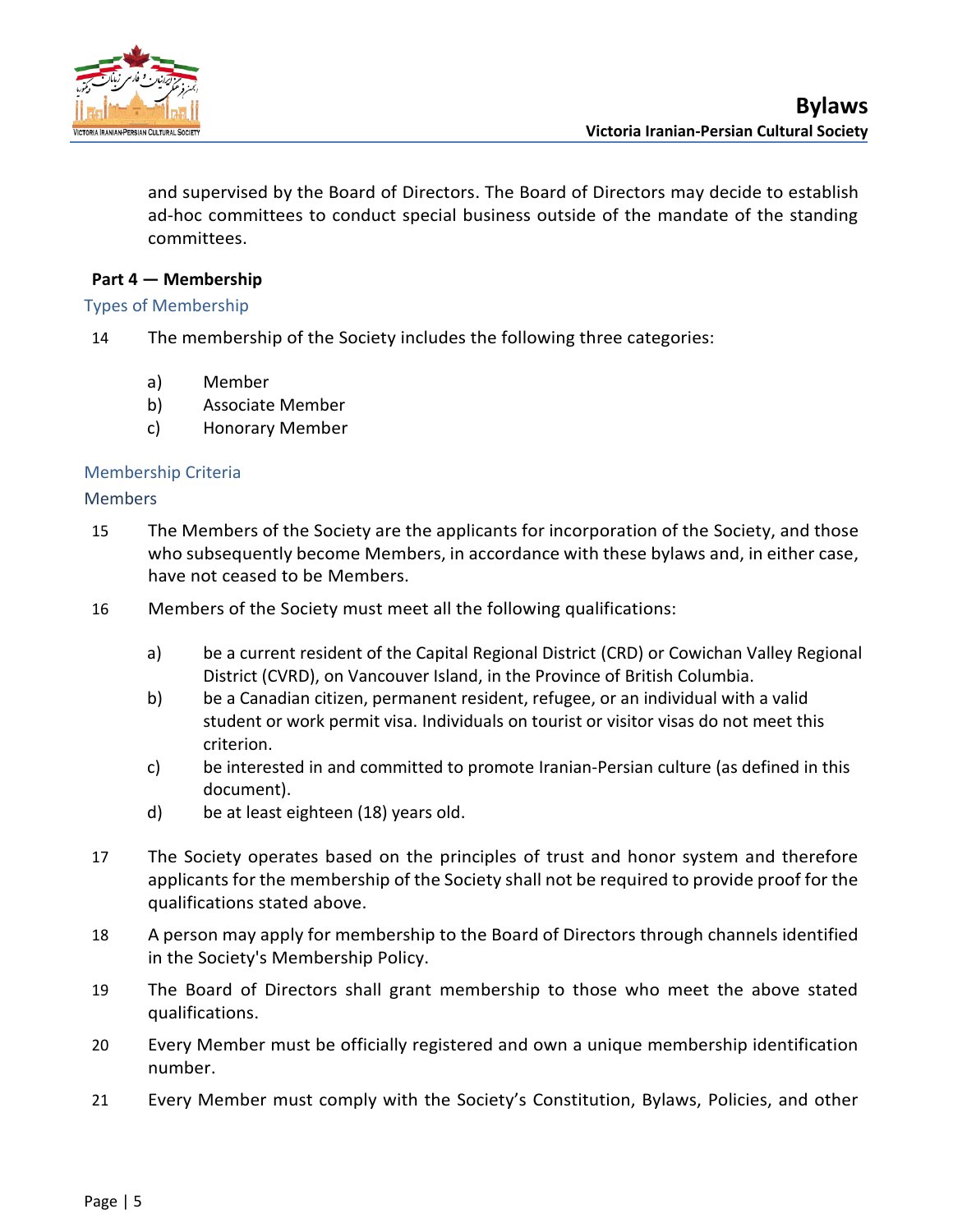

external or internal governing documents.

## <span id="page-8-0"></span>Associate Members

- 22 An individual may apply to the Board of Directors for an Associate Membership status. The Board of Directors may grant Associate Membership to an individual by a special resolution (75% majority).
- 23 Associate members of the Society must be interested in and committed to promote Iranian-Persian culture and tradition (bylaw 16-c) but may not meet the residence (bylaw 16 a), legal (bylaw 16-b), or age (bylaw 16-d) requirements of the Society's membership.
- 24 Associate members
	- a) Have the right to enjoy the services, programs, and events offered by the Society with the same terms as for the Society's Members.
	- b) may attend general meetings, but they do not have the right to vote in general meetings or referenda.
	- c) do not have the right to vote or stand in elections for the Board of Directors.
	- d) have the right to become voting members of the Society's standing or ad-hoc committees.
	- e) must pay membership fees to maintain their Associate Membership status. Failure to pay the membership fees automatically results in removal of Associate Membership status.

## <span id="page-8-1"></span>Honorary Members

- 25 The Board of Directors may choose to give an Honorary Membership of the Society to an individual with outstanding services to the Iranian-Persian culture who may or may not otherwise qualify to be a member of the Society.
- 26 Honorary Membership may be for a limited time or lifetime.
- 27 Any of the members of the Society may propose an individual to the Board for Honorary Membership. Such proposals must accompany clear reasoning and evidence for the eligibility of the proposed individual.
- 28 Board of Directors may approve Honorary Membership proposals by a special resolution (75% majority).
- 29 Honorary Members enjoy all the rights and privileges that are available for ordinary members of the Society.

## <span id="page-8-2"></span>Membership Duration

30 The Society's term of membership, for both Members and Associate Members, is a fixed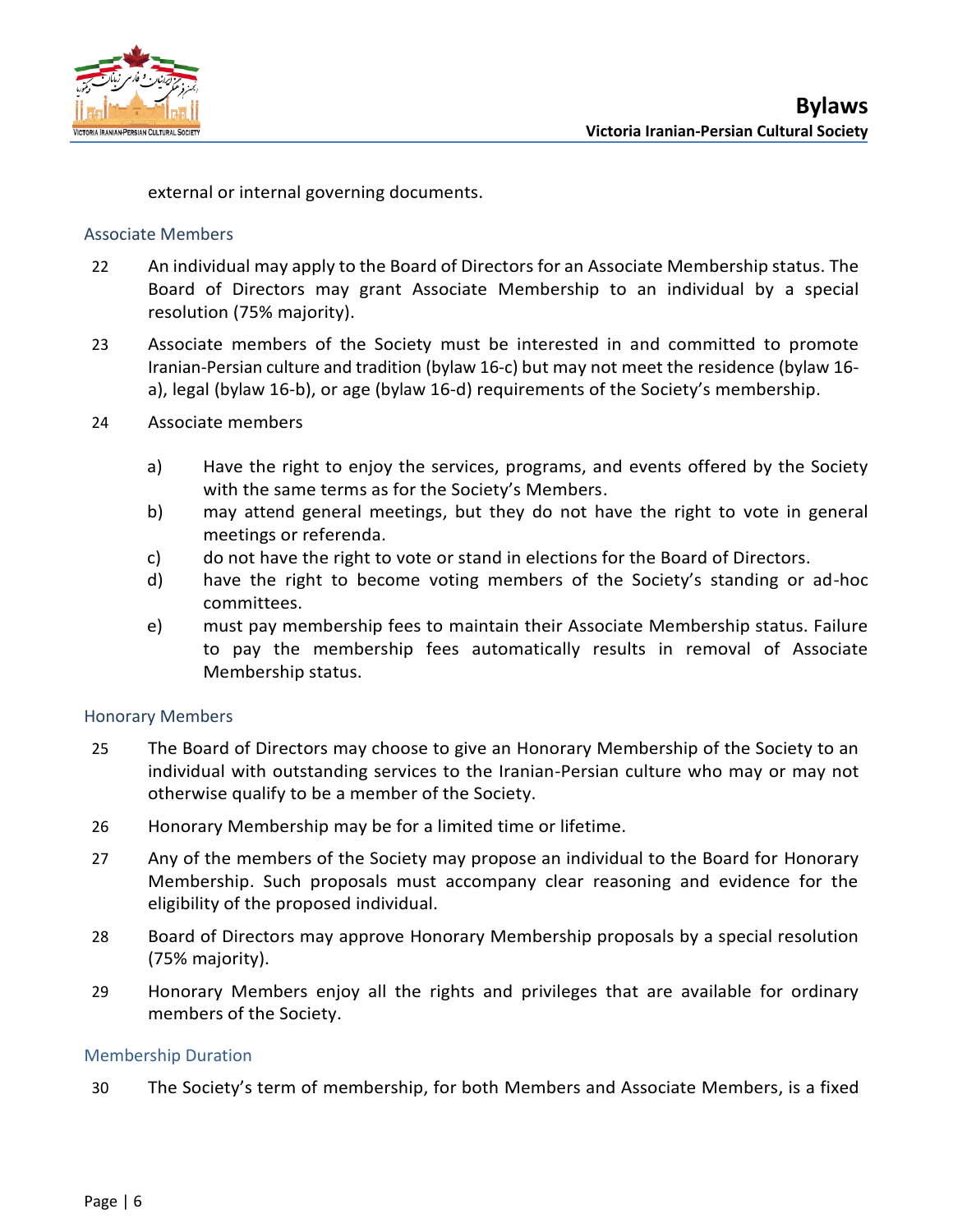

twenty-four (24) months period. The Society's fixed membership period starts on January 1<sup>st</sup> after the AGM in which a new Board of Directors are elected (biannually) and ends on December  $31^{st}$  of the following calendar year when a new Board of directors are elected. Honorary Membership, however, may be granted to individuals for a limited time or for lifetime.

31 Members, qualified for voting in general meetings, must obtain their good standing status prior to the start of the general meeting. Those obtaining their good standing status during a general meeting, after the Chair calls the meeting to order, shall not have the privilege to stand for elections or to vote in the meeting for motions or in elections.

## <span id="page-9-0"></span>Membership Dues

- 32 Membership dues of the Society shall be decided in every other AGM, where a new Board of Directors are elected. The approved motion determining the amount of membership dues must be attached to this document as an appendix and be publicly communicated to members by email within fourteen (14) days after each AGM. New amounts will be effective for those seeking to obtain or renew their membership on January  $1<sup>st</sup>$  after the general meeting when new membership dues are approved. New membership dues must be added to this document as an appendix.
- 33 The membership dues shall be calculated and proposed to the members in the general meetings by the Board of Directors based on the following formula:
	- a) For members: the sum of projected bi-annual operating costs of the Society divided by a conservative projection of total number of members the Society for the same period. Operation costs include the following:
		- i. Board of Directors' meeting venue costs
		- ii. Technology and communications costs for the Society's website, newsletter, email, software subscriptions, etc.
		- iii. AGM costs
		- iv. Legal and administrative fees
		- v. And other expenses that are vital for the day-to-day operations of the Society
	- b) For Associate Members: fifty percent (50%) of the membership fees approved in AGMs.
- 34 Members of the Society shall pay their membership dues in order to gain/maintain their good standing status. Failure to pay the dues shall result in suspension of good standing status and removal of membership six (6) months thereafter.
- 35 Associate Members lose their membership immediately after failure to pay their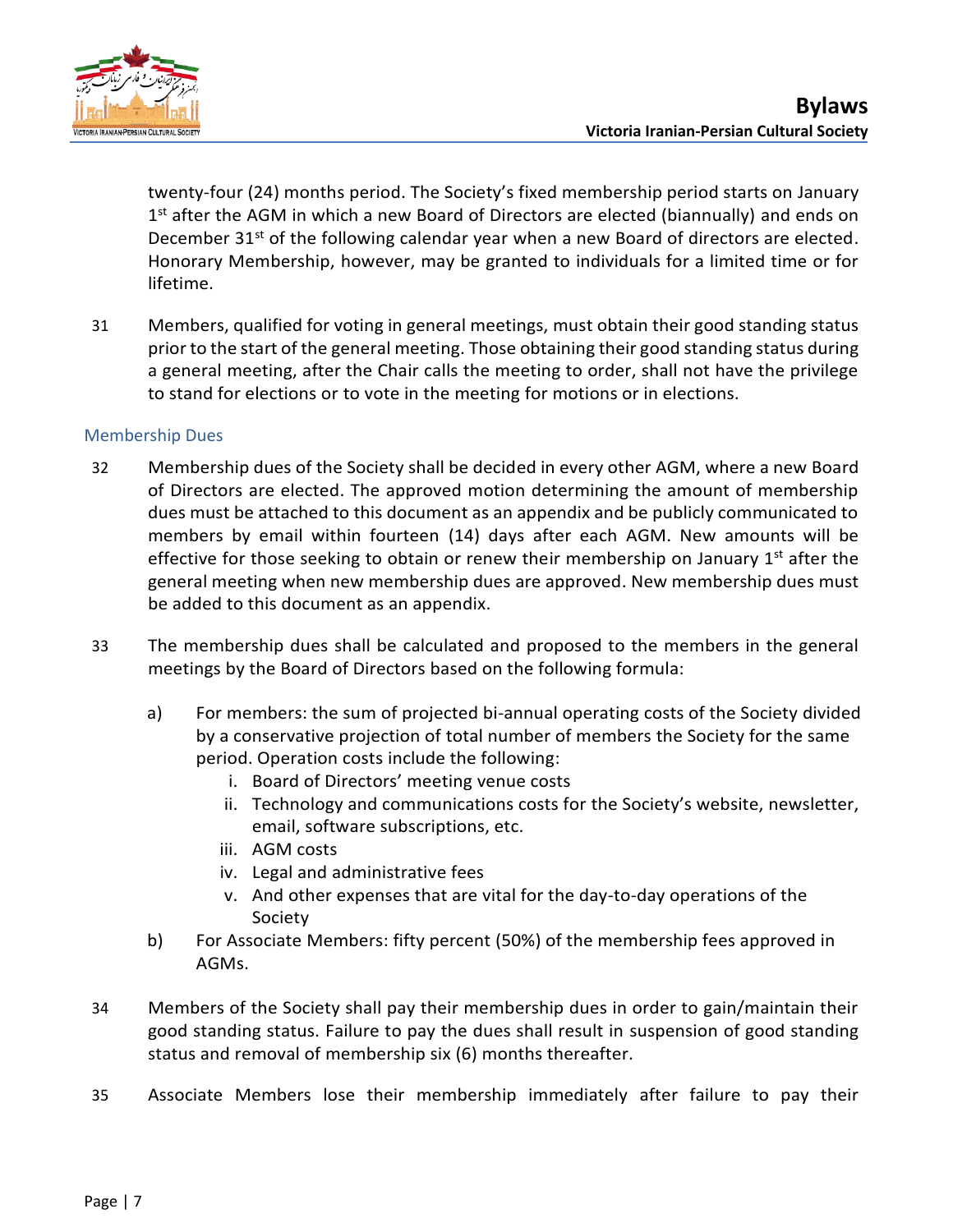



membership dues.

36 The term of membership for both Members and Associate Members is calculated from the date on which they completed their registration until December 31<sup>st</sup> following the AGM in which a new Board of Directors are elected (biannually). Date of registration shall not impact the amount of membership dues. Hence, those enjoying the full two (2) years and those enjoying as few days as one (1) day must pay an equal amount of as outlined in this document.

## <span id="page-10-0"></span>Membership Termination

- 37 A person ceases to be a member of the Society
	- a) by delivering their resignation in writing to the Administrator of the Society or by mailing or delivering it to the address of the Society or other channels identified in the Society's Membership Policy, or
	- b) on their death or,
	- c) on being expelled, or
	- d) on having been a member not in good standing for six (6) consecutive months for Members, or
	- e) on failing to renew membership for Associate Members.
- 38 A member (in all three categories listed under bylaw 14) may be expelled by a special resolution of the members passed at a general meeting.
	- a) The Board of Directors or any member of the Society may move the motion to expel a member.
	- b) The notice of the motion must be submitted to the President of the Society.
	- c) The President shall meet the mover of the motion and the member subject to expulsion to find a resolution. If the President is the subject of the expulsion motion, this responsibility falls on the Vice-President.
	- d) If a resolution is not achieved, the President shall circulate the notice of the motion to the members three (3) weeks in advance of the general meeting.
	- e) The notice of special resolution for expulsion must be accompanied by a brief statement of the reasons for the proposed expulsion by the mover of the motion.
	- f) All the direct or indirect legal responsibilities and consequences of the procedure shall fall on the mover of the motion. The Board of Directors, and the Society as a whole, shall not be responsible for any of the direct or indirect legal responsibilities and consequences of the procedure, unless the motion is moved by the Board of Directors.
	- g) The motion to expel a member must be based on documented violations of the Society's core values, principles, and ethics as outlined in the Constitution, Bylaws, Policies, or other governing documents of the Society. Examples of such violations include: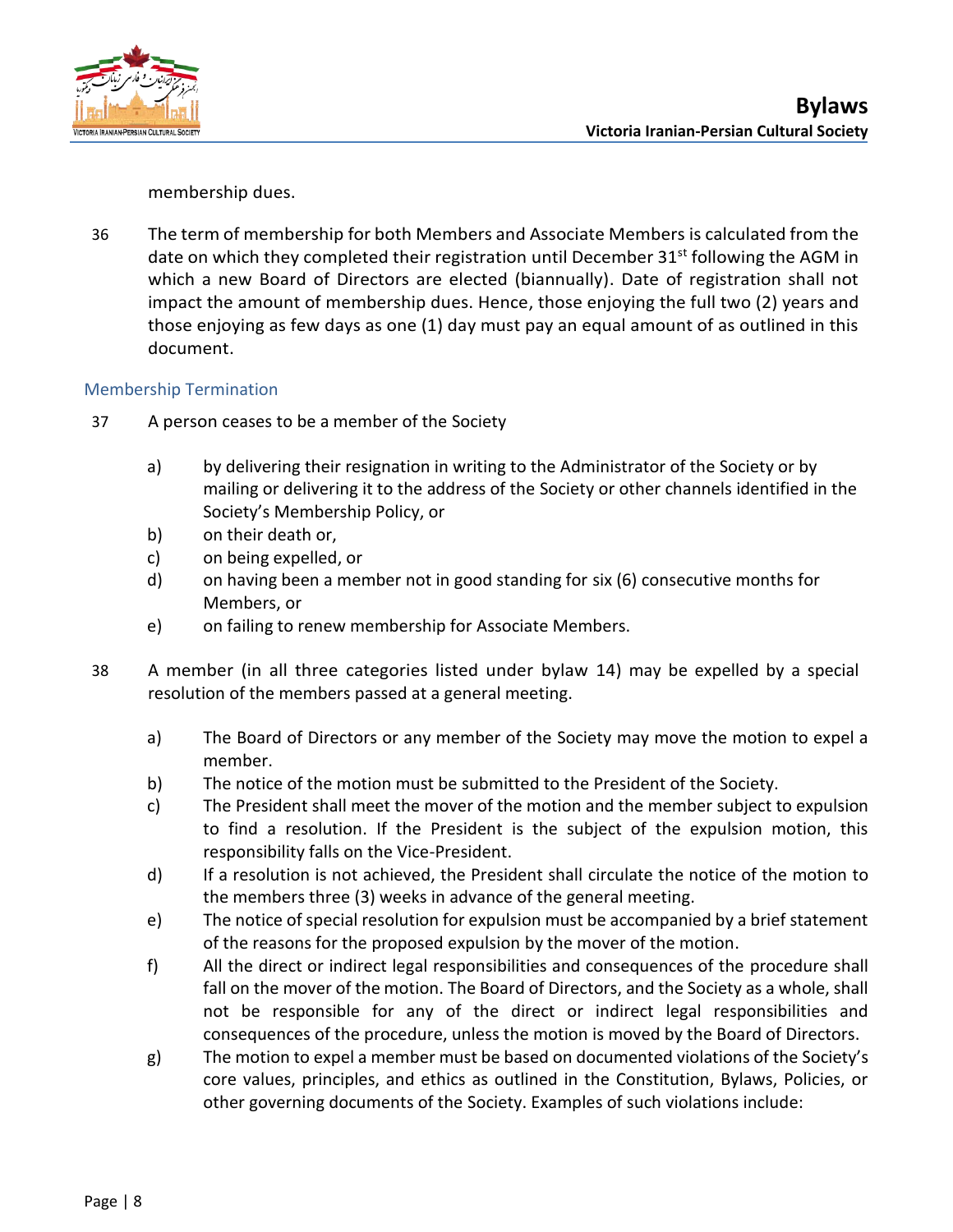

- (i) Documented misrepresentation of one's qualification of any of the membership criteria.
- (ii) Documented abuse of the Society membership to illegally gain personal financial profit (fraud, bribery, etc.)
- (iii) Documented violations of the Society's ethical standards such as engaging in discrimination, racism, misogyny, and sexual harassment while conducting business of the Society (during the Society's meetings, events, and activities etc.).
- h) The person who is the subject of the proposed resolution for expulsion must be given an opportunity to be heard at the general meeting before the special resolution is put to a vote.

## <span id="page-11-0"></span>Membership Renewal

- 39 Members and Associate Members of the Society must renew their membership on a biannual basis.
- 40 Each Members or Associate Members is responsible for renewing their membership.

## <span id="page-11-1"></span>Good Standing

- 41 All Members are in good standing except those who have failed to maintain their bi-annual registration and failed to pay their current membership fee, or any other subscription or debt due and owing by the member to the Society, and the member is not in good standing so long as the debt remains unpaid and registration/renewal remains incomplete.
- 42 Members in not good standing shall not enjoy any of the rights, privileges, and benefits outlined in this document or in the Society's Membership Policy.
- 43 Members may stay in not good standing status for a maximum of six (6) months. At the end of the six (6) month period, their membership shall be automatically removed.
- 44 Good standing does not apply to Associate Members as they do not have the right to vote or stand in elections. Failure to renew membership for Associate Members shall result in immediate removal of membership and privileges listed under bylaw 24.
- 45 Honorary Members automatically possess good standing position for the duration of their membership as specified by the Board of Directors.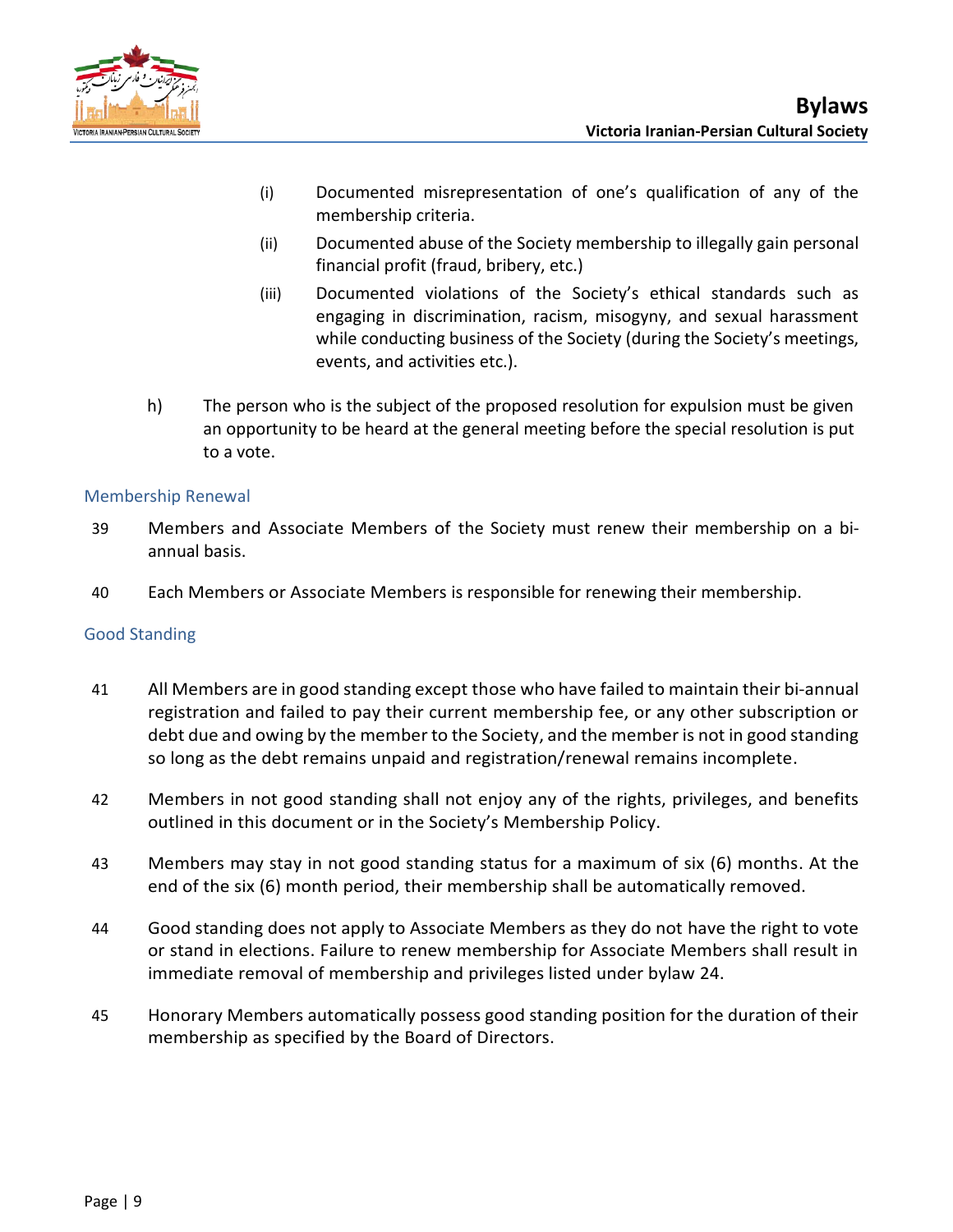

## <span id="page-12-0"></span>Members Rights

- 46 The Society's Members in good standing and Honorary Members are entitled to the following privileges:
	- a) Right to participate and vote in general meetings,
	- b) Right to stand in elections for the Board of Directors,
	- c) Right to nomination for membership in the Society's committees,
	- d) Right to attend in and observe meetings of the Board of Directors,
	- e) Right to be informed of the Board of Directors' decisions,
	- f) Right to have priority access to services offered by the Society, and
	- g) Right to enjoy benefits outlined in the Society's Membership Policy.

## <span id="page-12-1"></span>Terms of Membership

- 47 Members may not use the Society's membership as an endorsement of their political, financial, or otherwise endeavors.
- 48 The Society's name and logo are proprietary and shall not be used without permission, nor shall they be used as a statement of endorsement.
- 49 The Society's membership may not be used in any way after membership has expired or been cancelled. Claims to membership or involvement after the expiration or cancellation of membership in any capacity is prohibited and may result in legal action by the Board of Directors.

## <span id="page-12-2"></span>**Part 5 — Meetings of Members**

## <span id="page-12-3"></span>Proceedings at General Meetings

- 50 General meetings of the Society are spaces for the Society's qualified members to meet and make decisions regarding the most important matters of the Society.
- 51 General meetings must be held at a time and place, in accordance with the BC Society Act, that the Directors decide. Every general meeting, other than annual or Semi- Annual General Meetings (SAGM), is an extraordinary general meeting.
- 52 The Directors may, when they see fit, convene an extraordinary general meeting.
- 53 A notice of general meeting, in English and Persian, must be circulated to the members at least twenty-one (21) calendar days ahead of the meeting for a general meeting. General meetings are encouraged to take place in a physical venue; however, Board of Directors may choose to opt in for a virtual (online) venue if they see fit.
- 54 A notice of a general meeting must specify the place, day, and hour of the meeting.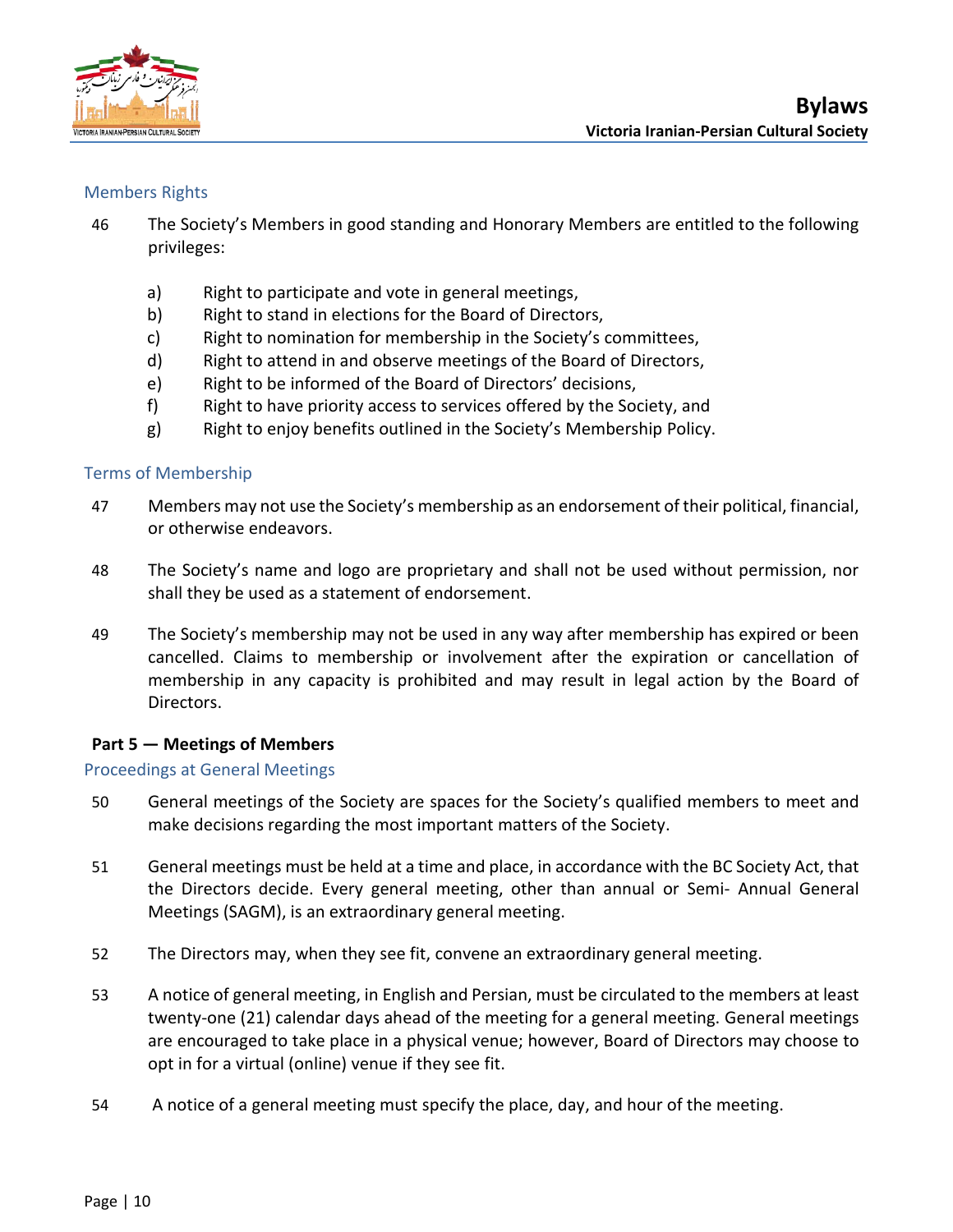

- 55 A notice of a general meeting must include an agenda detailing the business of that meeting. All the items of the agenda must include a briefing note and a motion if/when applicable.
- 56 The accidental omission to give notice of a meeting to, or the non-receipt of a notice by, any of the members entitled to receive notice does not invalidate proceedings at that meeting.
- 57 The first AGM of the Society must be held not more than fifteen (15) months after the date of incorporation and after that an AGM must be held at least once in every calendar year and not more than fifteen (15) months after the holding of the last preceding AGM. The Board of Directors may be required to hold a Semi-AGM as per the guidelines outlined under Part 12 of this document.
- 58 Oral presentations and discussions may be in Persian; however, the Board of Directors must be prepared to provide English interpretation if requested by a Member in good standing or an Honorary Member.
- 59 All written documents used in the meeting including the agenda, previous meeting's minutes, motions, and reports must be presented in English. The Board of Directors must be prepared to verbally interpret the documents if requested by a Member in good standing or an Honorary Member.

## <span id="page-13-0"></span>Quorum

- 60 A general meeting is quorate when twenty (20) members or five percent (5%) of members in good standing, whichever that is greater, are present.
- 61 Current Board of Directors are counted towards the quorum.
- 62 If within thirty (30) minutes from the time appointed for a general meeting a quorum is not present, the meeting, if convened on the requisition of members, must be terminated, but in any other case, it must stand adjourned to the same day in the next week, at the same time and place. If, at the second meeting, a quorum is not present within thirty (30) minutes from the time appointed for the meeting, the members present constitute a quorum.
- 63 Business, other than the election of a chair and the adjournment or termination of the meeting, must not be conducted at a general meeting at a time when a quorum is not present.
- 64 If at any time during a general meeting there ceases to be a quorum present, business then in progress must be suspended until there is a quorum present or until the meeting is adjourned or terminated.

## <span id="page-13-1"></span>**Chair**

65 The President of the Society chairs all general meetings of the Society. In their absence, the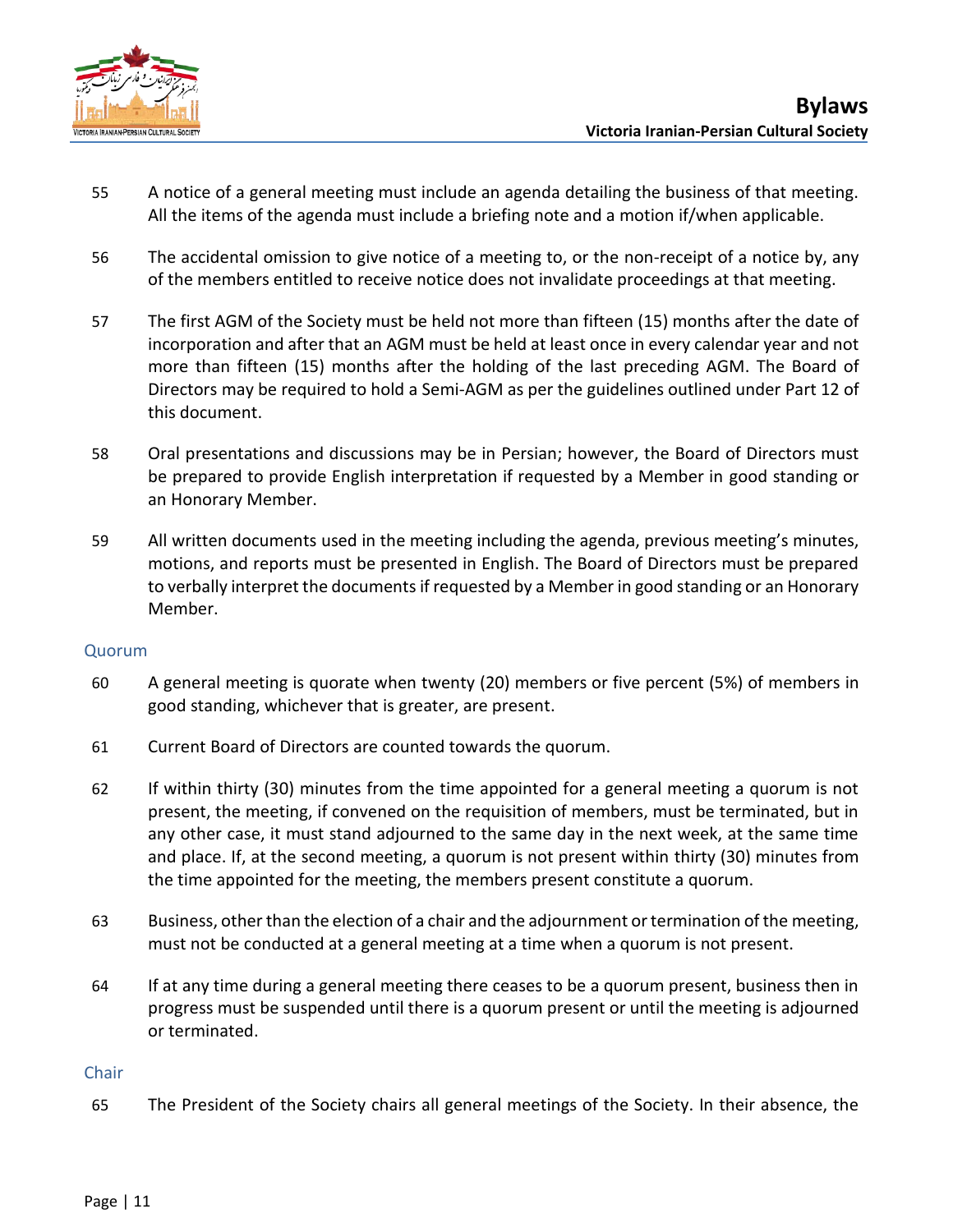

Vice-President or, in the absence of both, one of the other Directors present, must preside as Chair of a general meeting. The Board of Directors may decide to have any of the Directors as the Chair of a general meeting.

- 66 If at a general meeting
	- a) there is no President, Vice-President or other Director present within fifteen (15) minutes after the time appointed for holding the meeting, or
	- b) the President and all the other Directors present are unwilling to act as the Chair,

the members present must choose one of their own to be the Chair.

67 The Chair's role is to facilitate the meeting in an unbiased, fair, and effective manner following the latest version of Robert's Rules of Order. Members in the meeting have the right to challenge the Chair's rulings according to latest version of Robert's Rules of Order.

## <span id="page-14-0"></span>Meeting Business

- 68 Ordinary business conducted at AGMs include the following:
	- a) Call to order,
	- b) Approval of the meeting agenda,
	- c) Approval of past meeting minutes,
	- d) Presentation of the Board of Directors' annual report,
	- e) Presentation and approval of financial statements,
	- f) Presentation of the report of the auditor if applicable,
	- g) Election of Directors on a biannual basis,
	- h) Motion to determine the biannual membership dues in every other AGM, and
	- i) Other business that, under these bylaws, ought to be conducted at an AGM, or business that is brought under consideration by the report of the Directors issued with the notice convening the meeting.
- 69 Board of Directors must circulate the following reports at least fourteen (14) days before the meeting:
	- a) report of the Board's activities, and
	- b) detailed financial statements.

## <span id="page-14-1"></span>Special Business

70 Special businessis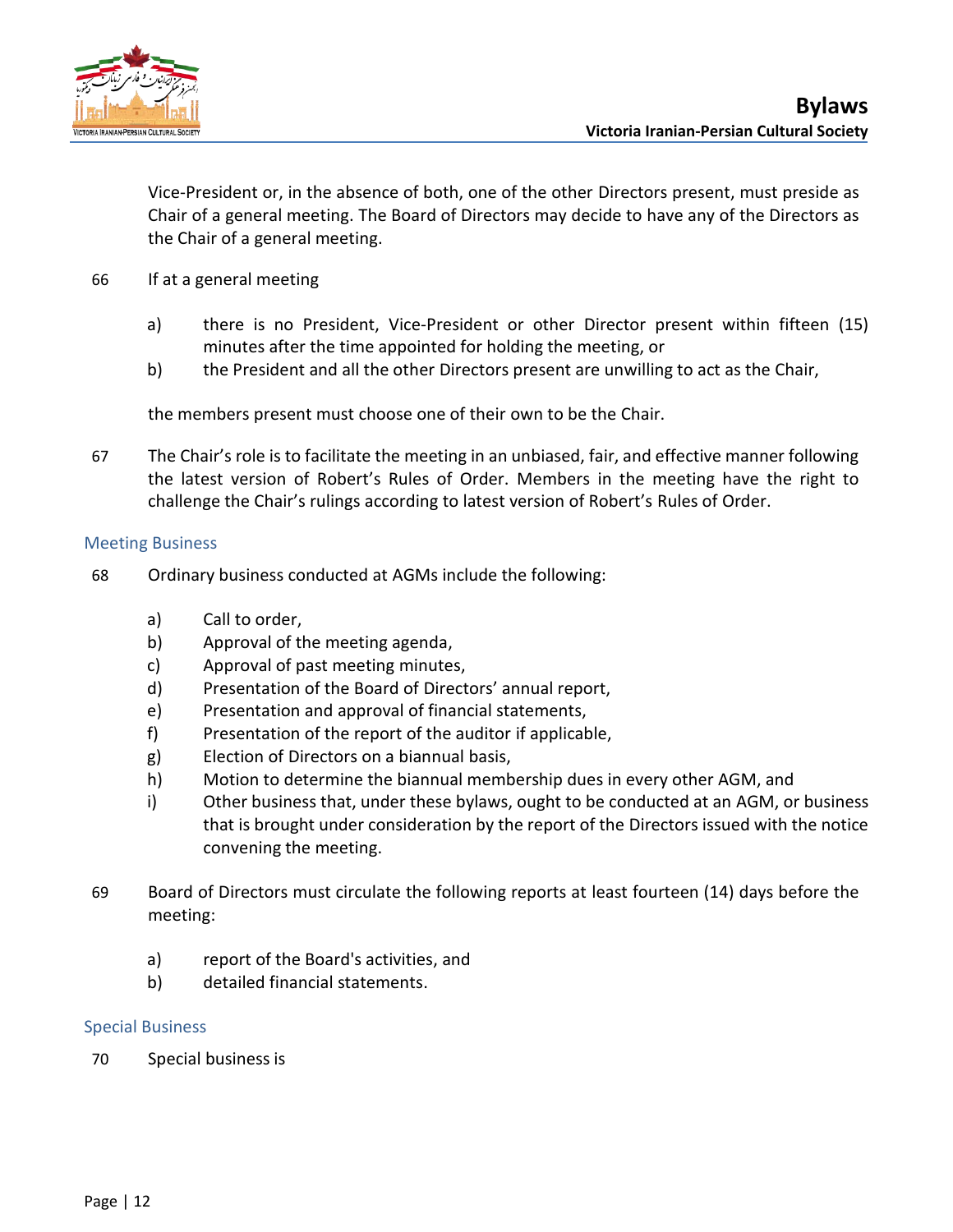

- a) all businesses at an extraordinary general meeting except the adoption of rules of order, and
- b) all businesses conducted at an AGM, except for the items listed above under bylaw 68.

## <span id="page-15-0"></span>**Elections**

## <span id="page-15-1"></span>Nomination

- 71 All Members of the Society in good standing have the right to seek election or reelection to the Board of Directors, with the following conditions:
	- a) Nominees must be available and willing to commit a minimum of ten (10) hours per month for conducting the business of the Society if and when they are elected to the Board of Directors. Business of the Society includes attending meetings of the Board of Directors and committees, preparation for the meetings, and working on tasks collectively decided by the Board of Directors and committees in between the meetings.
	- b) Not more than one (1) qualified member from each household shall be qualified to stand in elections for the Board of Directors. In the event of multiple nominations from a household, the nominee who has expressed their interest first will stand in the elections and other nominees from the household will be disqualified. For the purposes of this condition, members of a household refer to those having familial ties residing in a shared address.
	- c) Nominees are encouraged to have prior experience in non-government organizations and in any of the areas related to the Society's purposes listed in its Constitution.
- 72 Nominees are encouraged to express their interest for standing in the elections prior to the general meeting. However, members may choose to nominate for elections during general meetings.
- 73 The Electoral Officer shall make three (3) calls for nomination during a general meeting prior to closing nominations.

## <span id="page-15-2"></span>Electoral Team

- 74 Elections to the Board of Directors shall be administered and approved by the Electoral Team of the Society.
- 75 The Electoral Team is composed of one (1) Electoral Officer and two (2) Electoral Administrators. The Electoral Officer serves as the primary authority of the elections assisted by the two (2) Electoral Administrators. Decisions in the Electoral Team must be reached by majority vote.
- 76 The Electoral Team shall be elected to administer the elections in one (1) general meeting by an ordinary resolution.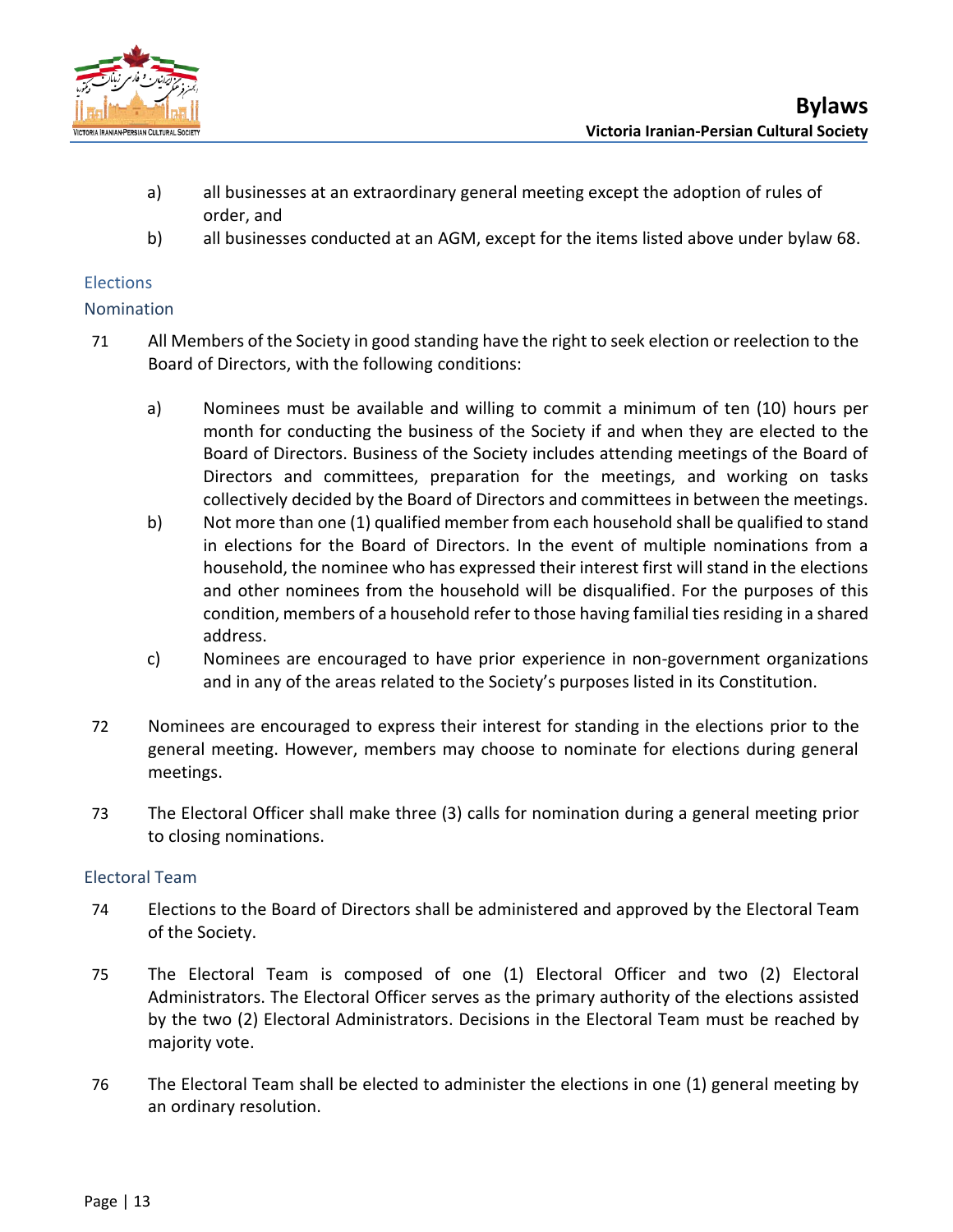

- 77 If more than a member express interest for holding each of the three (3) positions, an election shall be administered by the Chair of the meeting to elect the Electoral Team.
- 78 Members of the Electoral Team must meet the following qualifications:
	- a) shall be a member of the Society in good standing or an Honorary Member; and
	- b) Shall not be standing in the elections; and
	- c) shall not be a current member of the Board of Directors; and
	- d) shall not have family ties to any of the nominees standing in the elections.
- 79 Once the election results are ratified by an ordinary resolution, the Electoral Team's tenure expires.

## <span id="page-16-0"></span>Conduct of Elections

- 80 The meeting Chair, the Electoral Officer, Electoral Administrators, and the current Directors must remain impartial and avoid speaking in favor or against any of the nominees. If the listed officials violate this bylaw, any of the members in the attendance or other individuals in the list shall make an objection to the procedures of the elections. The individual violating this bylaw must correct their previous statement and provide additional time nominees at disadvantage or their advocates to speak in their favour.
- 81 All nominees shall have an equal amount of time for introducing their plans.
- 82 Members attending the general meeting must have the opportunity to ask nominees about their qualifications and plans.
- 83 Upon the administration of the elections, the Electoral Officer on behalf of the Electoral Team shall move a motion to ratify the results of the election.
- 84 The new Directors take office as soon as the motion to ratify the election results is carried.

## <span id="page-16-1"></span>Voting

- 85 A member in good standing present at a meeting of members is entitled to one (1) vote.
- 86 Voting for motions related to the business of the meeting is by show of hands.
- 87 Voting in elections for Board of Directors may take place by physical paper ballots or technological platforms given the anonymity of voters and the integrity of the elections remain intact.
- 88 Voting by proxy is not permitted.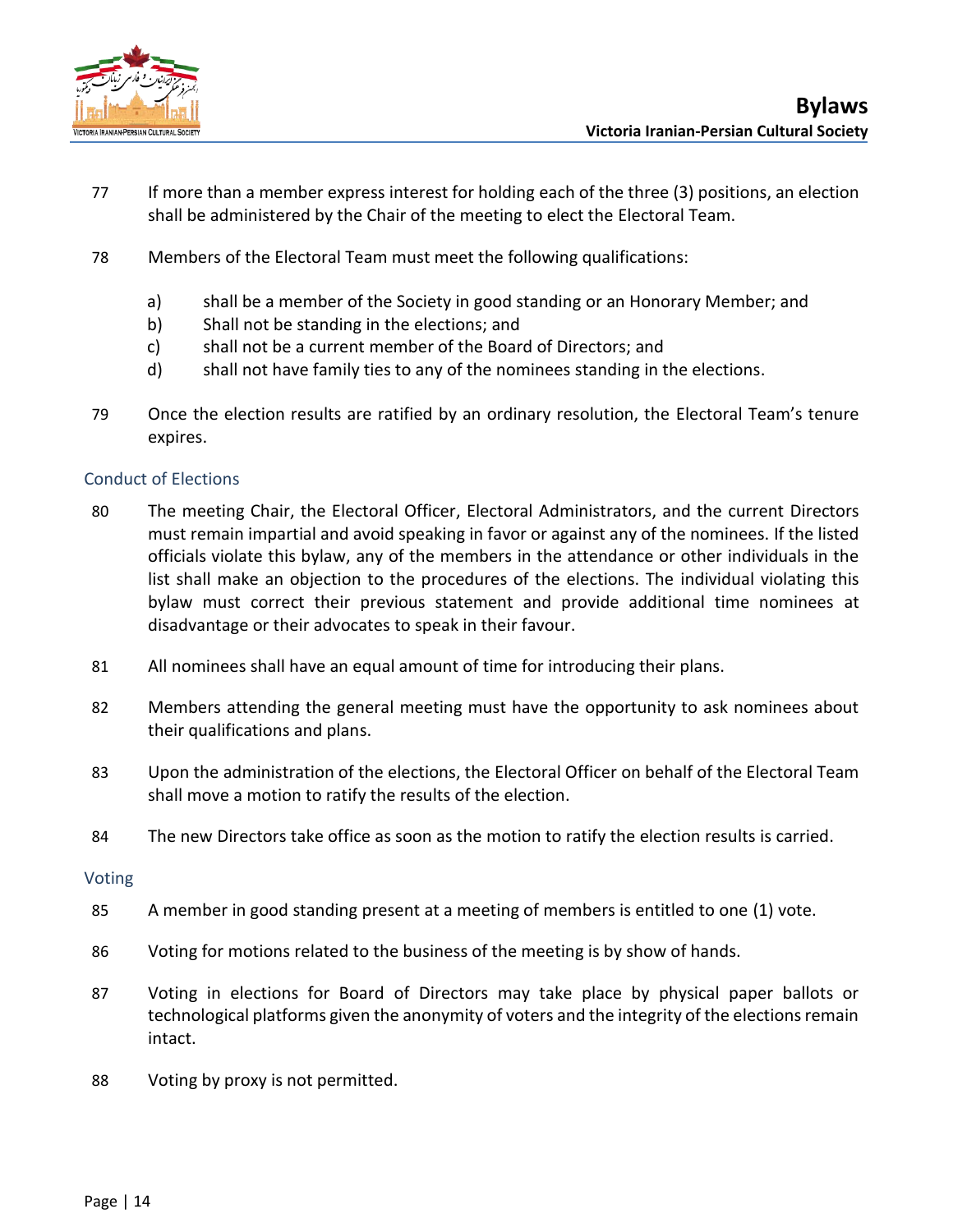

## <span id="page-17-0"></span>Adjournment

- 89 A general meeting may be adjourned from time to time and from place to place, but business must not be conducted at an adjourned meeting other than the business left unfinished at the meeting from which the adjournment took place.
- 90 When a meeting is adjourned for ten (10) days or more, notice of the adjourned meeting must be given as in the case of the original meeting.
- 91 Except as provided in this bylaw, it is not necessary to give notice of an adjournment or of the business to be conducted at an adjourned general meeting.
- 92 A resolution proposed at a meeting need not be seconded, and the chair of a meeting may move or propose a resolution.
- 93 In the case of a tie vote, the chair does not have a casting or second vote in addition to the vote to which he or she may be entitled as a member, and the proposed resolution does not pass.

## <span id="page-17-1"></span>**Part 6 - Referenda**

- 94 Referenda shall be initiated by:
	- a) a special resolution of the Board of Directors; or
	- b) a petition signed by at least five percent (5%) of the registered members of the Society in good standing.
- 95 Referenda questions shall be phrased by the Board of Directors. However, where a referendum is initiated by petition, the phrasing shall not alter the original intent of the petition.
- 96 Quorum for referenda shall be ten percent (10%) of the members.
- 97 At least a twenty-one (21) day notice of a referendum shall be given to members, specifying the schedule of referenda.
- 98 The notice must be circulated to the members by email. Additional means of communications may be used as well.

## <span id="page-17-2"></span>**Part 7 — Board of Directors**

## <span id="page-17-3"></span>Authority of the Board of Directors

99 The Directors may exercise all the powers and do all the acts and things that the Society may exercise and do, and that are not by these bylaws or by statute or otherwise lawfully directed or required to be exercised or done by the Society in a general meeting, but subject,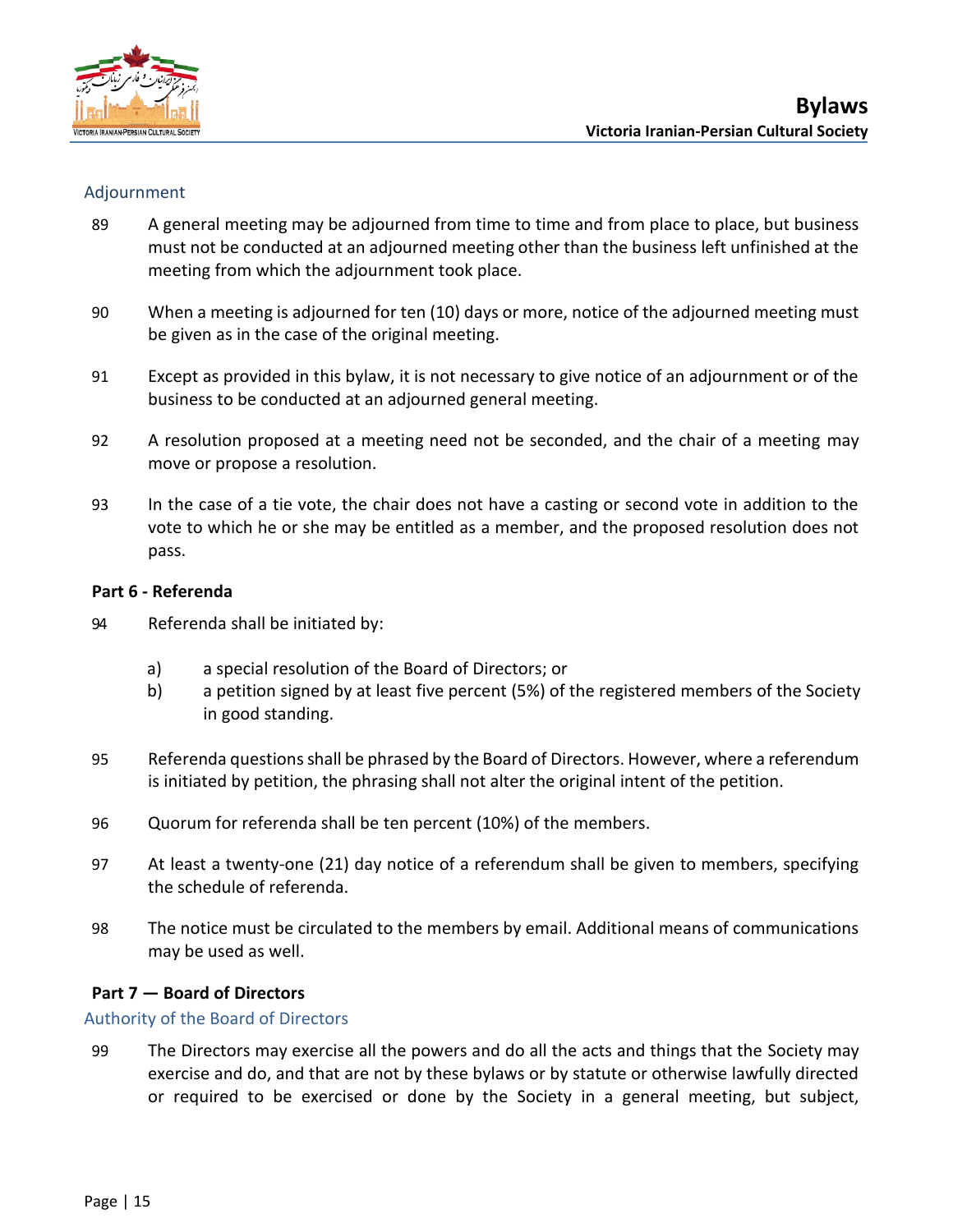

nevertheless, to

- a) all laws affecting the Society,
- b) these bylaws, and
- c) rules, not being inconsistent with these bylaws, that are made from time to time by the Society in a general meeting.
- 100 A rule, made by the Society in a general meeting, does not invalidate a prior act of the Directors that would have been valid if that rule had not been made.
- 101 Board of Directors have the authority to develop, ratify, amend, and enforce policies, terms or references, procedures, terms and conditions, position statements, and other documents to govern the affairs of the Society as permitted by this document and the Society Act.

## <span id="page-18-0"></span>Composition of the Board of Directors

- 102 The Board of Directors shall be comprised of nine (9) main and three (3) substitute Directors.
- 103 Upon their elections, the nine (9) main Directors shall elect the following four (4) officers by an ordinary resolution:
	- a) President
	- b) Vice-President
	- c) Treasurer
	- d) Administrator

## <span id="page-18-1"></span>Tenure of Office

- 104 Directors shall be elected by the members in a general meeting, and they will be in office for a two (2) year period.
- 105 Directors must retire from office at the end of their two-year tenure in an AGM when their successors are elected.
- 106 If a Director resigns their office or otherwise ceases to hold office, the remaining Directors must appoint a Substitute Director with the highest votes obtained in the elections to take the place of the former Director. A Director's resignation must be ratified by an ordinary resolution of the Board of Directors and be noted in the official minutes of the meeting.
- 107 If no Substitute Director is available, Board of Directors may at any time call for an extraordinary general meeting to fill a vacancy in the Directors. Directors elected under such circumstances shall maintain office until the next elections at the end of the current Board of Directors' tenure.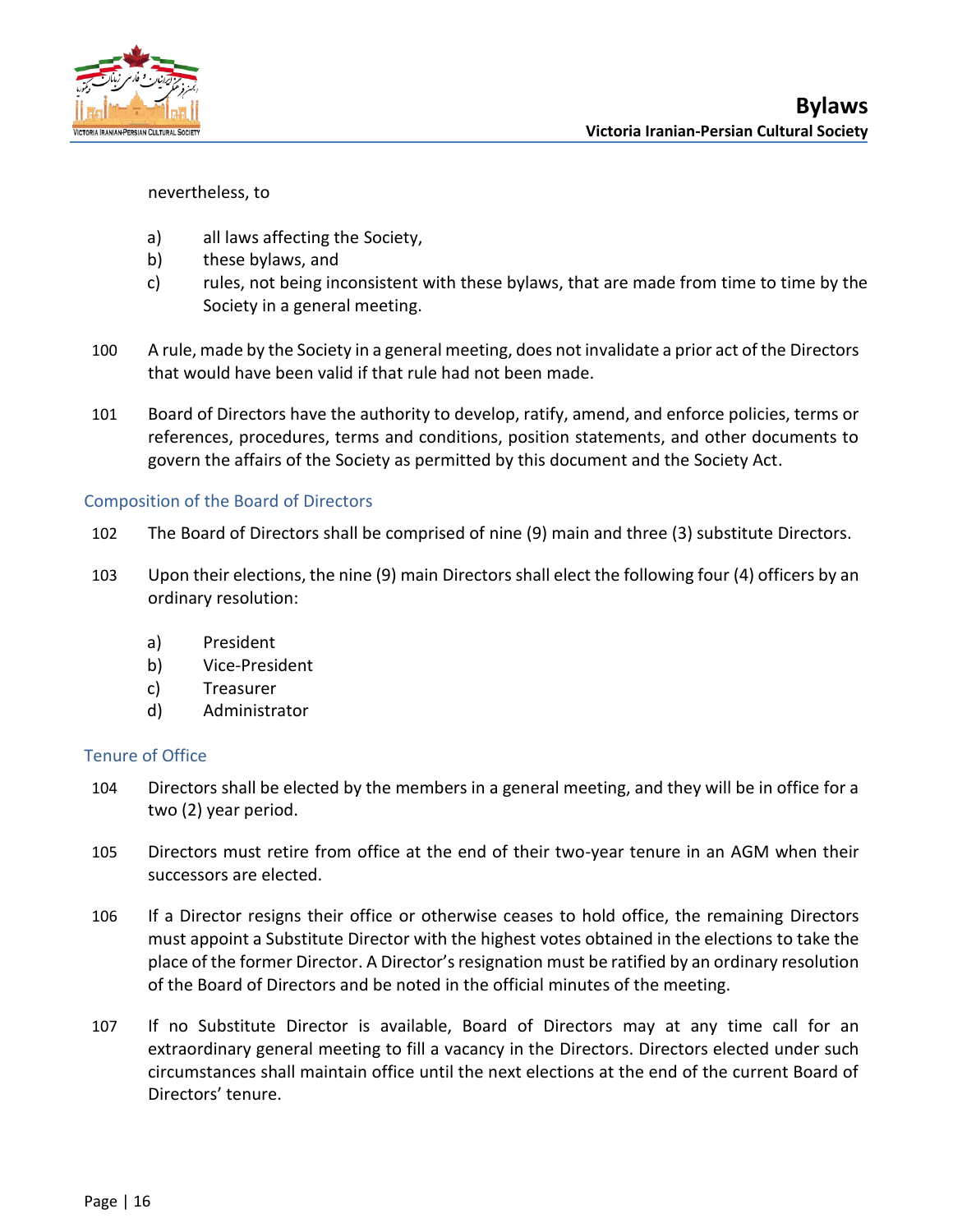

- 108 If successors are not elected, previously elected continues to hold office. If general meetings are not held due to extraordinary circumstances such as natural catastrophes or other reasons outside of the control of the Board of Directors, the elected Directors shall remain in office, conduct the affairs of the Society, and strive to hold a general meeting and elections as soon as possible.
- 109 An act or proceeding of the Directors is not invalid merely because there are less than the prescribed number of Directors in office.

## <span id="page-19-0"></span>Removal of Directors

- 110 The members may, by a special resolution, remove a Director, before the expiration of their term of office, and may elect a successor to complete the term of office in a general meeting.
- 111 A Director must not be remunerated for being or acting as a Director, but a Director must be reimbursed for all expenses necessarily and reasonably incurred by the Director while engaged in the affairs of the Society.
- 112 The Board of Directors or any member of the Society may move the motion to remove a Director in a general meeting.
- 113 The notice of the motion must be submitted to President.
- 114 The President shall meet the mover of the motion and the Director subject to removal to find a resolution. If the President is the subject of the removal motion, this responsibility falls on the Vice-President.
- 115 If a resolution is not achieved, the President shall circulate the notice of the motion to the members three (3) weeks in advance of the general meeting.
- 116 The notice of special resolution for removal of a Director must be accompanied by a brief statement of the reasons for the proposed removal by the mover of the motion.
- 117 All the direct or indirect legal responsibilities and consequences of the procedure shall fall on the mover of the motion. The Board of Directors, and the Society as a whole, shall not be responsible for any of the direct or indirect legal responsibilities and consequences of the procedure, unless the motion is moved by the Board of Directors.
- 118 The notice of special resolution for removal must be accompanied by a brief statement of the reasons for the proposed removal.
- 119 The motion to remove a Director must be based on documented violations of the Society's core values, principles, and ethics as outlined in the Constitution, Bylaws, Policies, or other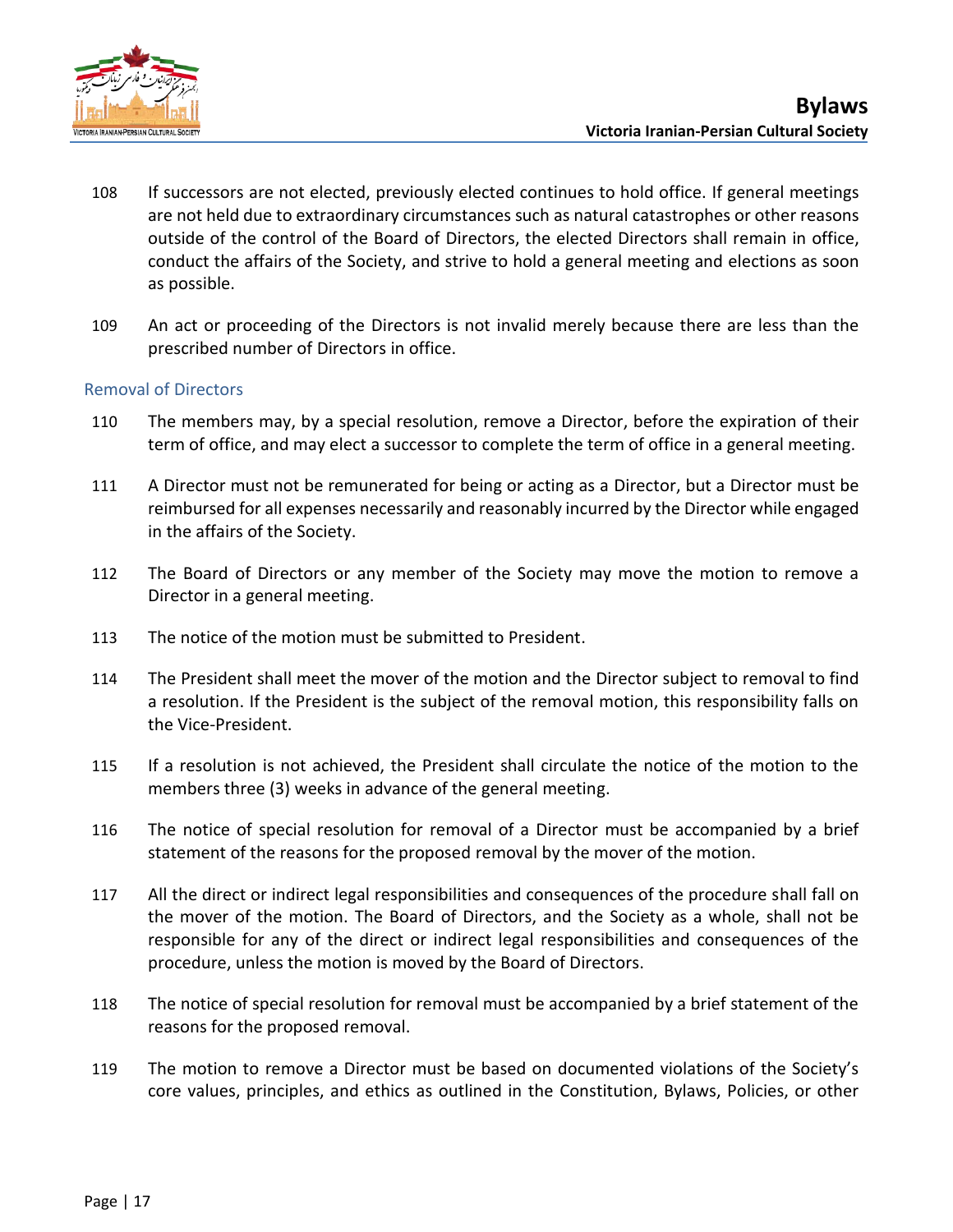

governing documents of the Society. Examples of such violations include:

- a) Documented abuse of the Society members to illegally gain personal financial profit (fraud, bribery, etc.)
- b) Documented violations of the Society's ethical standards such as engaging in discrimination, racism, misogyny, and sexual harassment while conducting business of the Society (during the Society's meetings, events, and activities etc.).
- 120 The Board of Directors may decide to grant a leave of absence to a Director for up to four (4) mouths. Directors must send their request to the President at least fourteen (14) days in advance. The request shall be approved by an ordinary resolution of the Board of Directors.
- 121 If a Director fails to attend three (3) consecutive meetings of the Society without cause, they are automatically deemed resigned from office.
	- a) The President and the Administrator of the Society shall maintain the record of Directors' attendance and the President shall move the motion for ratification of the Director's removal in a meeting of Board of Directors by a special resolution.
	- b) Meetings of the Society include all the following:
		- (i) Meetings of Board of Directors
		- (ii) Meetings of the appointed committee(s)
		- (iii) General meetings of the members

## <span id="page-20-0"></span>Responsibilities

- 122 The Board of Directors, in addition to any duties imposed by the Society Act shall
	- a) work on a voluntary basis and not be monetarily compensated in any form,
	- b) uphold the constitution, bylaws, and policies of the Society,
	- c) attend all the meetings of the Board of Directors, appointed committee(s), and general members,
	- d) report to all General Meetings,
	- e) provide services to the members as outlined in the Constitution of the Society,
	- f) promote Iranian-Persian culture and traditions,
	- g) Maintain a list of the members of the Society,
	- h) Hire and supervise professional contractors or service providers for the Society as needed,
	- i) Ensure the formation and functioning of the Society's standing Committees,
	- j) Form ad-hoc committees as necessary,
	- k) Be aware and accountable for the financial position of the Society,
	- l) Ensure the maintenance of the Society's records,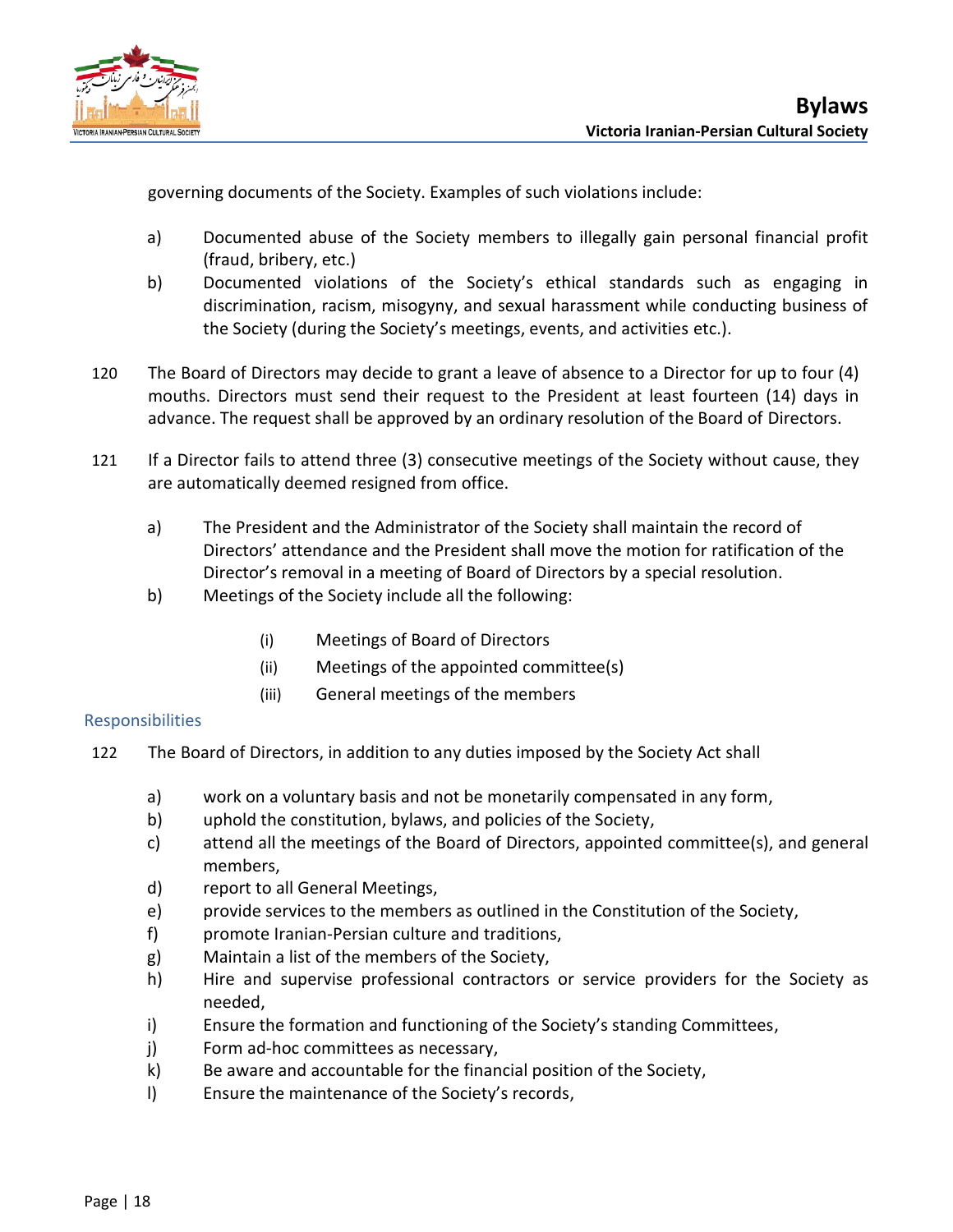

- m) Ensure institutional memory for Board of Directors,
- n) Advocate on behalf of the Society's interests,
- o) Ensure the development and maintenance of up-to-date governing guidelines for all the affairs of the Board of Directors and entities under its supervision, and
- p) recruit legal and ethical donations, gifts, bequests, and sponsorship from individuals and legally recognized public and private institutions and corporations to cover the costs and expenses of the Society.

## <span id="page-21-0"></span>**Part 8 — Standing Committees of the Society**

- 123 The Society's operations and activities must be planned and executed through the following five (5) Standing Committees:
	- a) Communications Committee
	- b) Events Committee
	- c) Finance Committee
	- d) Governance Committee
	- e) Services Committee
- 124 The Directors may delegate any, but not all, of their powers to committees consisting of the Director or Directors as they think fit.
- 125 A committee so formed in the exercise of the powers so delegated must conform to any rules imposed on it by the Directors and must report every act or thing done in exercise of those powers to the earliest meeting of the Directors held after the act or thing has been done.
- 126 The Board of Directors appoints committee members and Chairs according to the Society's Committees Policy. The Board of Directors may decide to form ad-hoc committees according to the Society's Committees Policy
- 127 The conduct of committee meetings must be governed by the Society's Committees Policy and Committee Terms of Reference.

## <span id="page-21-1"></span>**Part 9 — Proceedings of Directors**

- 128 The Board of Directors must convene their first meeting within fourteen (14) days after assuming office.
- 129 The first order of business in the first meeting of Directors is to select a temporary Chair for the meeting by an ordinary resolution. The Chair facilitates the meeting until the election of the President of the Society, at which point the President assumes the Chair position.
- 130 In their first meeting, Directors will fill the four (4) Officer positions, 1) President, 2) Vice-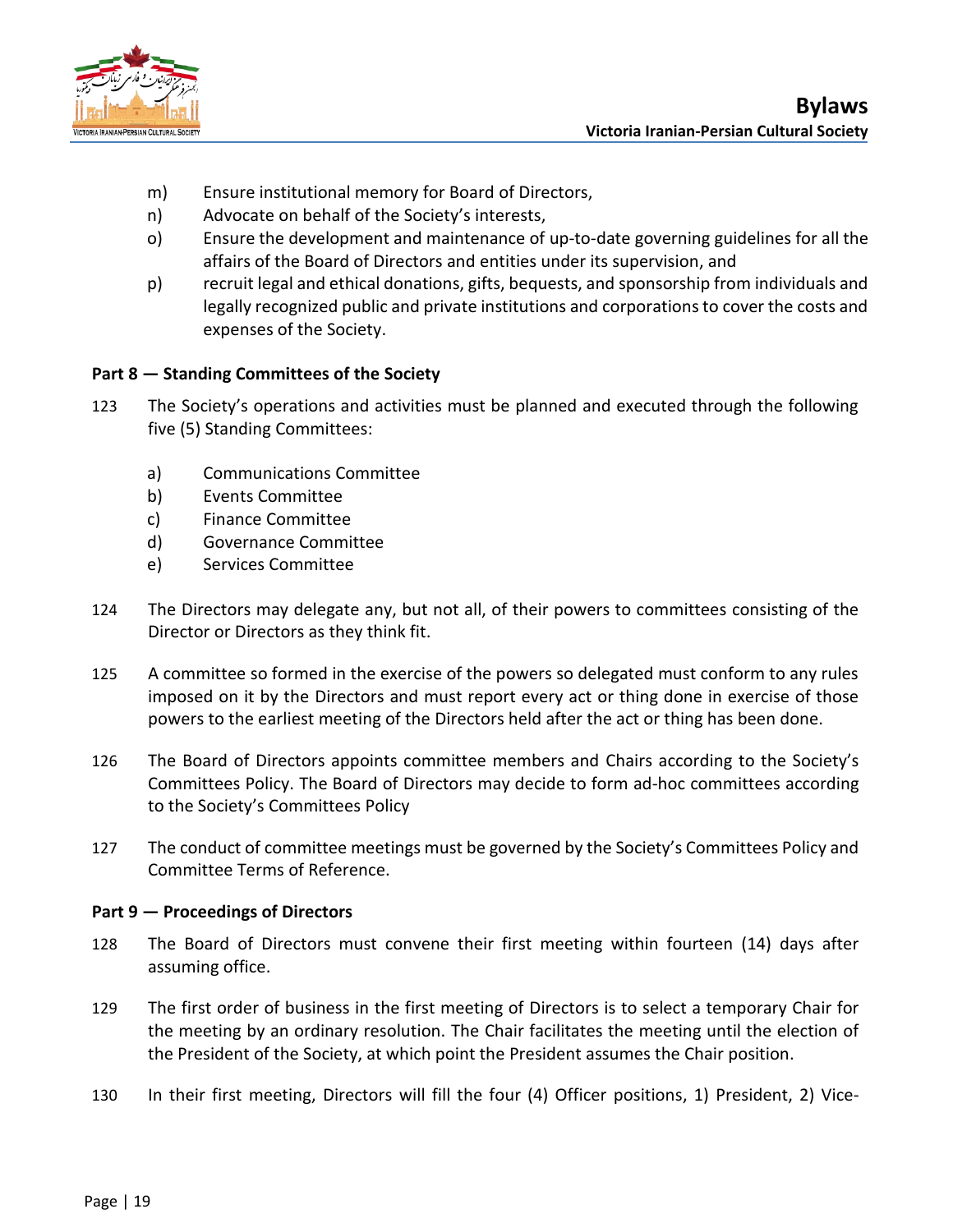

President, 3) Treasurer, and 4) Administrator, as well as committee Chairs by ordinary resolutions. If more than one Director expresses interest for any of the positions, elections with secret ballots will be held and the results will be ratified by ordinary resolutions. The conduct of the Directors' meetings shall be governed by the Society's Meeting Protocols' Policy.

- 131 For meetings of the Board of Directors, a quorum will be a majority (half plus one) of the Board members. The quorum will be calculated after the exclusion of regrets received prior to the meeting.
- 132 Minutes of the meetings of the Board of Directors must be recorded. The meeting minutes must be approved by the Board of Directors during following meetings, and afterwards be signed by the President and another Director (preferably the Administrator) and be publicly available for the members of the Society to review within thirty (30) days after each meeting.
- 133 All the meetings of the Board of Directors shall be governed by the latest version of Robert's Rules of Order and the Society's Meeting Protocols Policy. Where a conflict arises between the two documents, the former rules.
- 134 A resolution in writing, signed by all the Directors and placed with the minutes of the Directors, is as valid and effective as if regularly passed at a meeting of Directors.

## <span id="page-22-0"></span>**Part 10 — Duties of Officers**

## <span id="page-22-1"></span>President

- 135 The President must
	- a) prepare the agenda and issue notices of meetings of the Directors and general members, according to Robert's Rules of Order and the Society's Meeting Protocols Policy,
	- b) chair meetings of the Board of Directors except when another meeting chair is appointed by the Board of Directors for a specific meeting,
	- c) act as the primary spokesperson of the Society, and
	- d) be responsible for coordinating the activities of the Board of Directors.

## <span id="page-22-2"></span>Vice-President

- 136 The Vice-President must
	- a) carry out the duties of the President during the President'sabsence or when delegated by the President.

## <span id="page-22-3"></span>Administrator

137 The Administrator must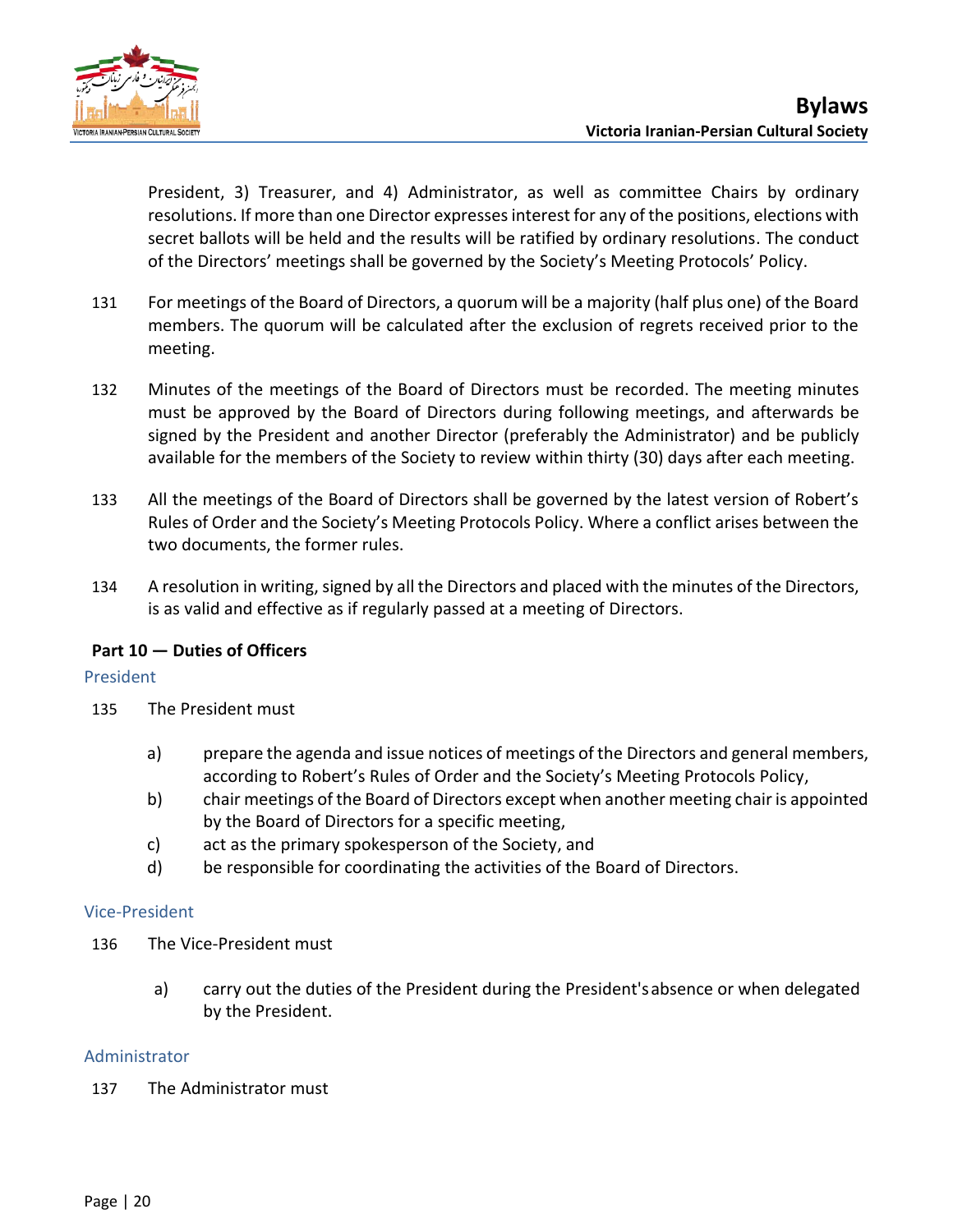

- a) conduct the correspondence of the Society,
- b) keep minutes of all meetings of the Society and Directors,
- c) maintain all records and documents of the Society except those required to be kept by the Treasurer,
- d) have custody of the common seal of the Society, and
- e) maintain the register of members.
- 138 In the absence of the Administrator from a meeting, the Directors must appoint another person to act as Administrator at the meeting.

## <span id="page-23-0"></span>Treasurer

- 139 The Treasurer must
	- a) keep the financial records, including books of account, necessary to comply with the Society Act, and
	- b) render financial statements to the Directors, members and others when required, and
	- c) ensure that the Society files its annual tax return in compliance with BC Societies Act and Canada's income tax regulations.
- 140 The offices of Administrator and Treasurer may be held by one person who is to be known as the Administrator Treasurer.
- 141 If an Administrator Treasurer holds office, the total number of Directors must not be less than five (5) or the greater number that may have been determined under bylaw 25-(2).
- 142 The Treasurer must Chair the Society's Finance Committee and lead the development of all financial reports and the Society's annual budget when required by this document.

## <span id="page-23-1"></span>**Part 11 — Seal**

- 143 The Directors may provide a common seal for the Society and may destroy a seal and substitute a new seal in its place.
- 144 The common seal must be affixed only when authorized by a resolution of the Directors and then only in the presence of the persons specified in the resolution, or if no persons are specified, in the presence of the President and Administrator or President and Administrator Treasurer.

## <span id="page-23-2"></span>**Part 12 — Finances**

145 If and when the Society's total financial income exceeds Twenty Five Thousand dollars (\$25,000), the Board of Directors is mandated to prepare an annual budget for the next tax year and present it at a Semi-AGM.